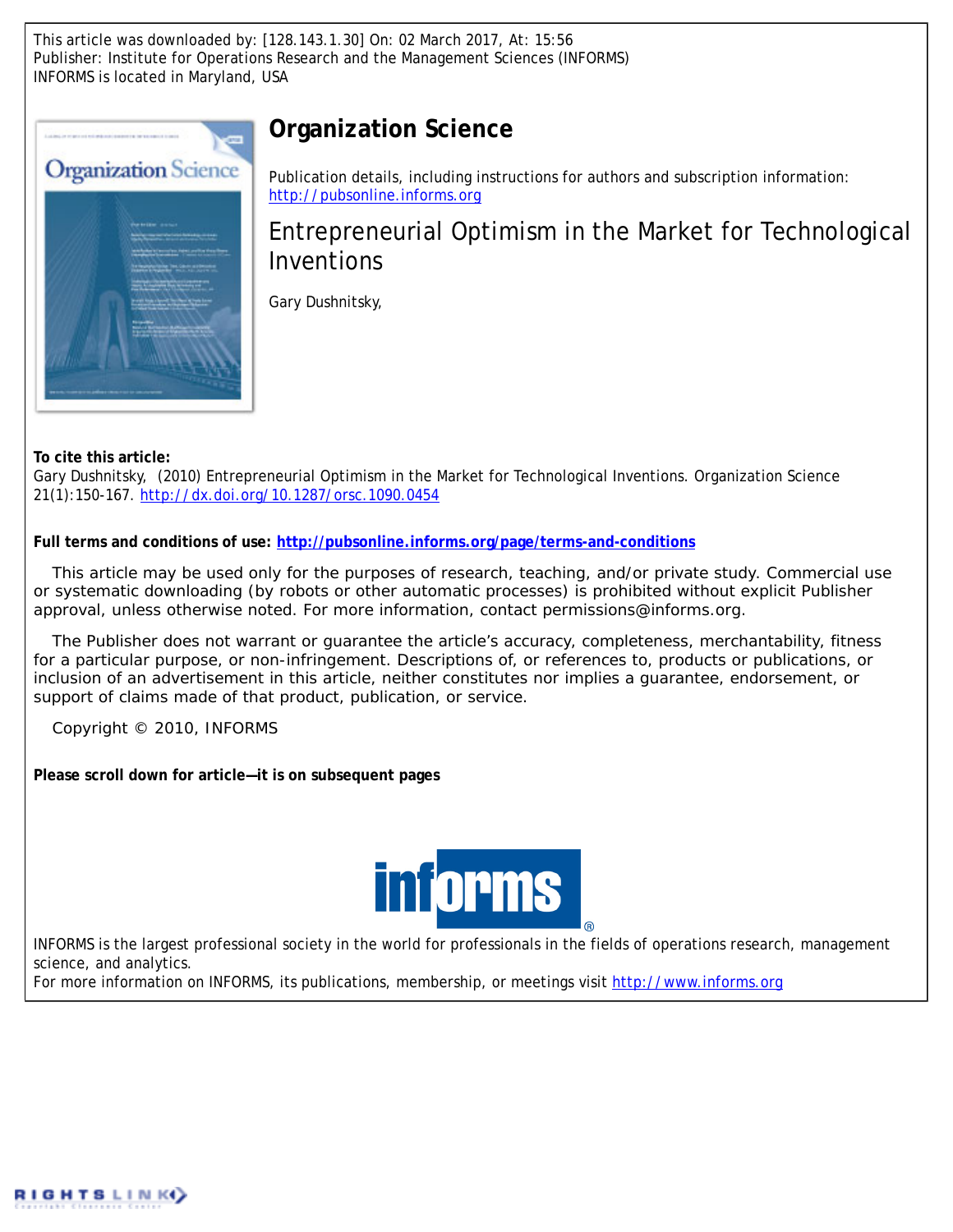doi 10.1287/orsc.1090.0454 ©2010 INFORMS

i $\bar{\mathsf{m}}$ iorms  $\bar{\mathsf{m}}$ 

# Entrepreneurial Optimism in the Market for Technological Inventions

Gary Dushnitsky

The Wharton School, University of Pennsylvania, Philadelphia, Pennsylvania 19104, gdushnit@wharton.upenn.edu

 $\prod$  ow do potentially optimistic entrepreneurs attract prospective investors? We investigate an entrepreneur's decision<br>to pursue either *disclosure*—where investors inspect the invention—or a *contingent payment scheme* (e.g., salary deferral, royalty-based license)—where an invention's value is inferred from the entrepreneur's willingness to make her pay contingent on the invention's success. Using a parsimonious model, we highlight the role of optimism and demonstrate that it only affects CPS ex post. As a result, a novel trade-off unfolds ex ante: In choosing an action that maximizes the valuation of the invention, a moderately wealthy entrepreneur weighs optimism discount (affecting CPS) versus imitation discount (affecting disclosure). More broadly, the paper advances a view of entrepreneurs as optimists, thus departing from the prevailing approach, which characterizes entrepreneurs as opportunistic individuals who consciously pursue self-serving goals.

Key words: entrepreneur; invention; investor; optimism; over-confidence; cognitive bias History: Published online in Articles in Advance July 28, 2009.

It can take some serious mental adjustment—and a whole new set of skills—to get an invention from the drawing board to the marketplace. Right now, no one values your invention as much as you do. And you may learn that your estimation of its value is unrealistic

Value is in the eye of the beholder. When inventors ask me whether I think their invention has value, I can unequivocally answer yes, because at the very least the invention has value to one person: the inventor. (Opening paragraphs of The Inventor's Bible [Docie 2004, p. 11])

In many startups the founders ... have little to offer investors besides their hopes and dreams. [They may offer] to conduct extensive due diligence or may rely on incentive schemes  $\dots$  (The Origin and Evolution of New Businesses [Bhide 1999, p. 4])

Extant work indicates that entrepreneurs are optimistic regarding their abilities and future prospects (e.g., Busenitz and Barney 1997, Camerer and Lovallo 1999). To capitalize on their inventions, however, entrepreneurs have to negotiate with judicious decision makers (e.g., venture capitalists, industry incumbents) who are well aware of entrepreneurs' traits (see above quotes). This paper studies the way in which potentially optimistic entrepreneurs attract prospective investors. We depart from the prevailing approach, which characterizes entrepreneurs as opportunistic individuals who consciously pursue self-serving goals, and instead advance a view of entrepreneurs as optimists.

As the opening quotes suggest, entrepreneurs typically offer disclosure or a contingent payment scheme (CPS) when approaching prospective investors (see Table 1). The term *disclosure* refers to the practice of attracting investors by first revealing the invention (e.g., showcasing a prototype or handing over blueprints). Investors carefully inspect the invention and, based on their due diligence, decide whether to seek the rights for it in return for a certain payment. The term CPS refers to the practice of attracting investors by offering a payment scheme that is contingent on success (e.g., a royaltybased license). Entrepreneurs might also offer to defer a salary or post a collateral. The invention is fully revealed only if investors accept the CPS offer. Using a parsimonious model, we incorporate previously documented entrepreneurial traits (i.e., wealth constraints and imitation concerns) and address the question: Would potentially optimistic individuals employ a contingent payment scheme or disclosure when approaching a prospective investor?

Prior research suggests that entrepreneurs will tie their compensation to outcomes when they believe their invention to be of high quality and that this contingent payment offer reassures prospective investors. This reassurance may be misplaced if entrepreneurs' beliefs that they will succeed are misplaced—which may happen when entrepreneurs are overly optimistic. We show that if optimism is very common, wary investors may depress inventions' valuation, an occurrence we term "optimism discount." The entrepreneurs may therefore opt to disclose their inventions to assure investors and avoid depressed valuations—even though this increases the risk of imitation. Thus this paper explores how the effect of optimism differs from the conventional implications of informational problems (i.e., adverse selection and moral hazard). The formal analysis uncovers a theoretically novel trade-off: In choosing an action that maximizes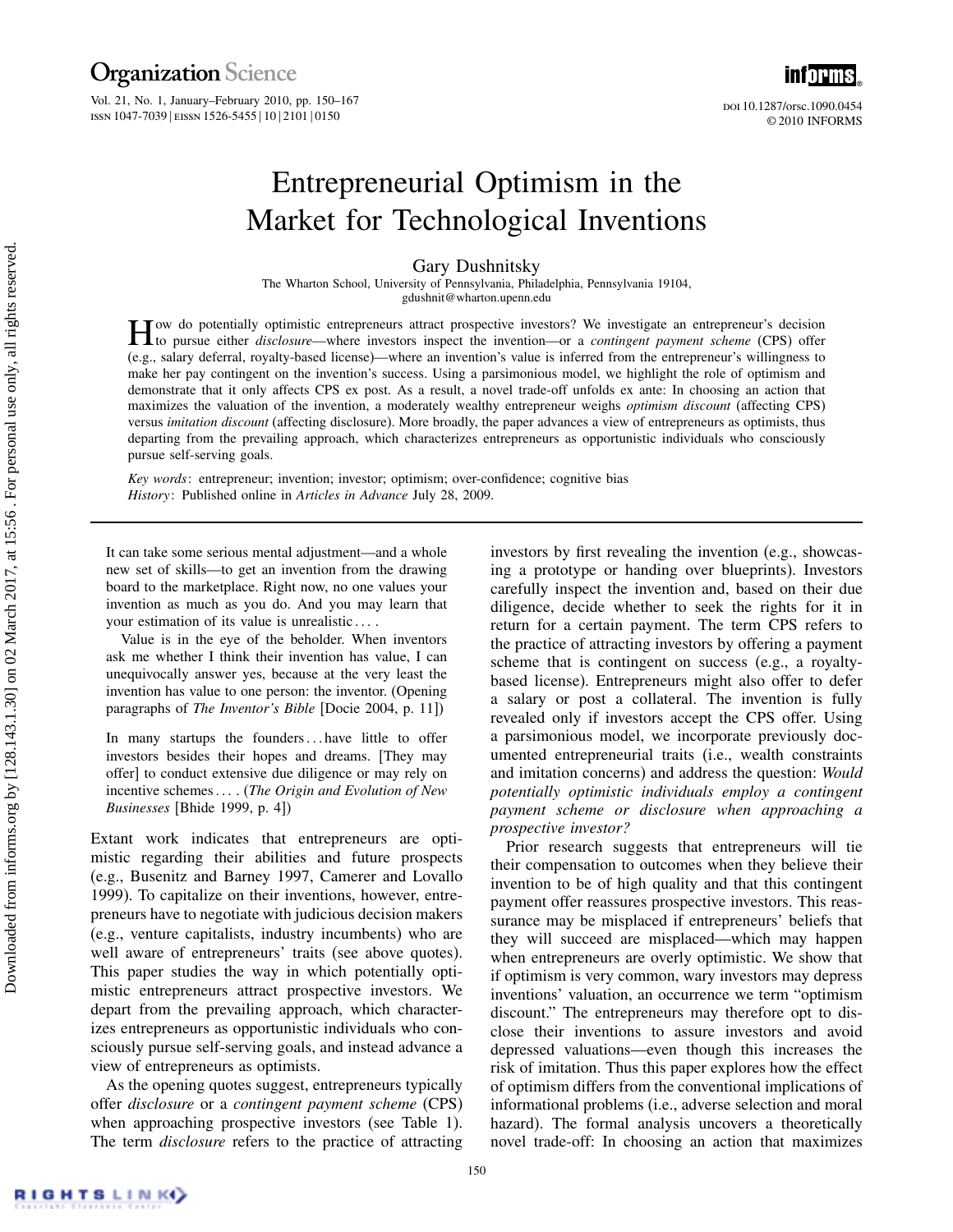|                                     | Contingent payment scheme                                                                                         | <b>Disclosure</b>                                                                                        |
|-------------------------------------|-------------------------------------------------------------------------------------------------------------------|----------------------------------------------------------------------------------------------------------|
| Description:                        | An offer to make the distribution of payments<br>contingent on outcomes, in return for<br>rights to the invention | Presenting technical specifications of the invention<br>prior to contracting                             |
| Examples:                           | A licensing contract; deferral of salary;<br>preferred shares                                                     | Surrendering product's blueprints; offering access<br>to laboratory notes; providing a product-prototype |
| Invention is revealed               | After contracting                                                                                                 | Prior to contracting                                                                                     |
| Investors' perspective:             | Investors infer invention's quality <i>indirectly</i> .                                                           | Investors assess invention's quality <i>directly</i> .                                                   |
| Entrepreneur's perspective:<br>Pros | Ex-ante imitation is impossible.                                                                                  | Investors directly and accurately value the invention.                                                   |
| Cons                                | Investors may discount entrepreneurs' action as<br>"too optimistic."                                              | Ex-ante imitation is likely.                                                                             |

#### Table 1 Entrepreneurs' Signaling Mechanisms

the valuation, a moderately wealthy entrepreneur weighs optimism discount (associated with CPS) against imitation discount (associated with disclosure).

The contribution of this work is fourfold. First, a formal model affords exact definitions of entrepreneurial traits and actions. The setup draws on a rich discussion and a careful mapping of real-world settings. The formalization facilitates an added precision that is often lacking in verbal analysis. In particular, we parsimoniously characterize entrepreneurial optimism. Whereas extant literature commonly views entrepreneurs as opportunistic, we advance a view of entrepreneurs as optimists and study the consequences.

Second, the model is useful in isolating key effects and uncovering nuanced trade-offs. To date, the literature suggests that CPS and disclosure are affected by wealth constraints and imitation risk, respectively. Scholars who study both actions show that wealthy entrepreneurs capture greater value via CPS rather than via disclosure (e.g., the seminal work of Anton and Yao 1994).<sup>1</sup> Our model underscores a third effect—the optimism effect and integrates it with the wealth and imitation effects. It is shown, for the first time to our knowledge, that the presence of optimism affects the trade-off between CPS and disclosure (i.e., optimism shapes entrepreneurial choice through its effect on investors' valuation of CPS). The analysis yields a novel predication: In the presence of optimism, even entrepreneurs who are moderately wealthy may prefer disclosure to CPS.

Third, for management scholars the paper underscores more broadly the power of a formal approach to management theory. A key result is that even an "irrational" concept such as optimism can be understood not only through inductive studies derived from field observations but also via a logical analysis deduced from economic first principles. The formal analysis of an entrepreneur's choice is instrumental in articulating the otherwise subtle trade-off between CPS and disclosure.

Finally, the paper has implications for practice. The insights are particularly important nowadays as markets for inventions are rapidly expanding (Arora et al. 2001).

We explicitly identify business endeavors—online invention marketplaces (e.g., www.ibridgenetwork.org, www.vfinance.com)—that could benefit from our analysis, and we expand on these issues in the conclusions.

The paper proceeds as follows. Section 1 reviews entrepreneurial traits and expands on optimism. The formal model is presented in §2. Section 3 delineates the differences between entrepreneurial optimism and opportunism, and §4 concludes.

# 1. Markets for Entrepreneurial Invention: Key Characteristics

We investigate technology-based entrepreneurs and the actions they undertake. A few examples include a biotech professor pursuing a relationship with a leading pharmaceutical firm or an Internet entrepreneur seeking to capitalize on an idea. An entrepreneur's attributes, an investor's features, and industry characteristics vary greatly by settings. Yet they share four fundamental factors. We review these factors, expanding on the one that has received the least attention in formal work: entrepreneurial optimism.

Asymmetric Information. Inventions are a result of entrepreneurs' insight (Schumpeter 1934). In the absence of tangible assets or an established track record, investors face difficulties in evaluating an invention's quality. Consequently, they may forgo relationships (e.g., investment or licensing) with entrepreneurs. That is, information asymmetries give rise to adverse selection and can result in market failure (Akerlof 1970). This is a salient problem in early-stage ventures (Gompers 1995).

Wealth Constraints. Entrepreneurs face a conundrum. They need to raise capital but have limited collateral to offer. It follows that the likelihood of entering entrepreneurship increases with personal wealth (Evans and Leighton 1989, Evans and Jovanovic 1989). The Panel Study of Entrepreneurial Dynamics shows that 67% of nascent entrepreneurs had to solicit external capital (Kim et al. 2006). In sum, would-be entrepreneurs often face wealth constraints.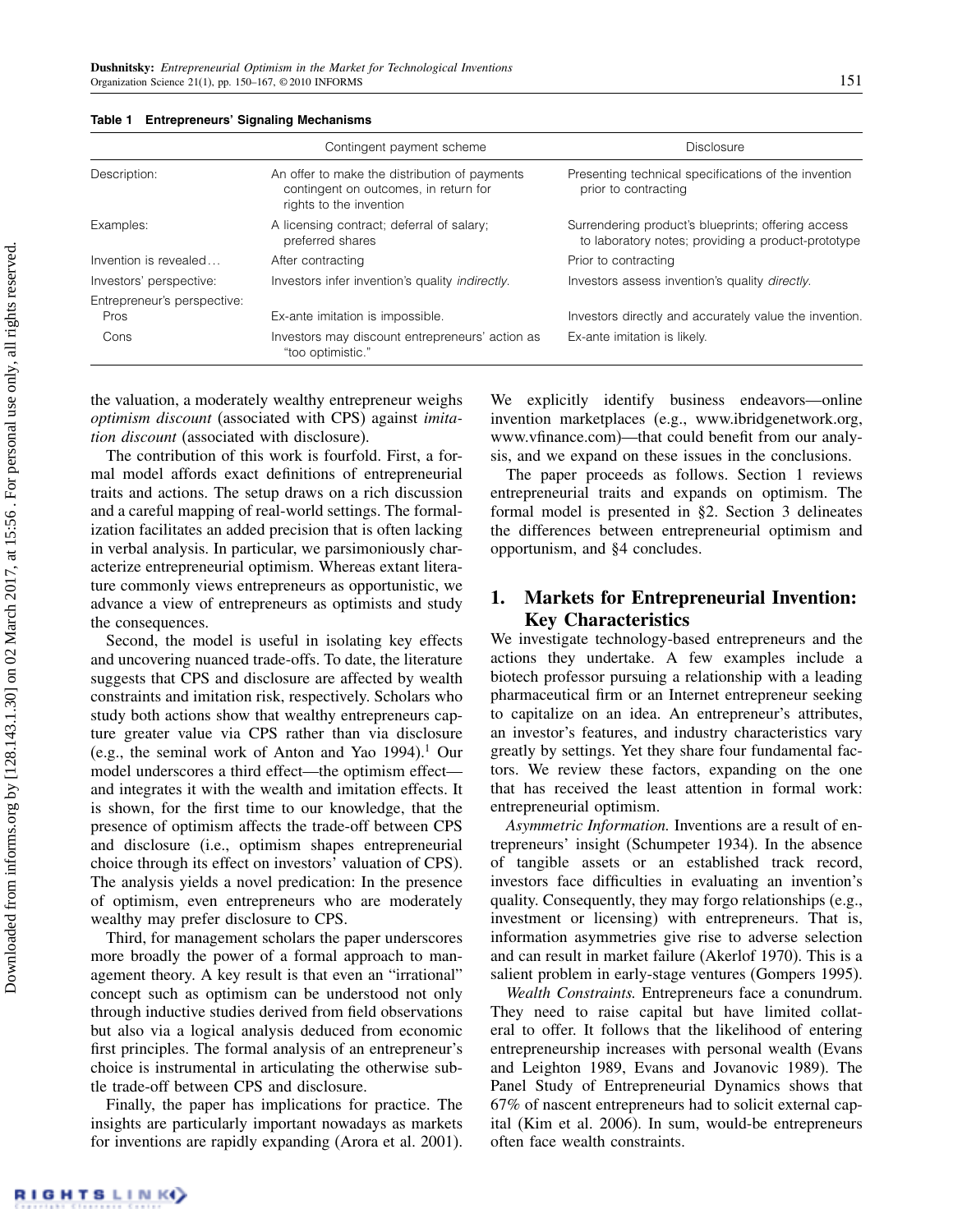Weak Intellectual Property Rights (IPR) Protection. Entrepreneurs find it difficult to maintain ownership over their ideas partly because IPR mechanisms such as patents do not offer full protection (Teece 1986, Levin et al. 1987, Arora 1995, Cohen et al. 2001). Specifically, inventions have the economic properties of a public good; investors cannot be prevented from using them once they are revealed (Arrow 1962).

Entrepreneurial Optimism. Research shows that individuals, managers, and engineers tend to overestimate their future prospects and relative skills (Taylor and Brown 1988, March and Shapira 1987, Zenger 1994, Shapira 1995). Over the past decade, a small yet growing body of work integrates optimism into entrepreneurship work. Because the concept of optimism is critical to this paper, we (a) review relevant empirical work, (b) discuss related explanations, and (c) explicate our modeling approach.

A substantial fraction of the entrepreneurial population exhibits undue optimism. An optimistic entrepreneur overestimates the prospects of the invention and may act in a way that is subjectively advantageous but can be objectively detrimental. For example, the U.S. Small Business Administration (1997) reports that 15% of individuals who are self-employed earn less than the minimum wage. Similarly, Moskowitz and Vissing-Jorgensen (2002) find that entrepreneurs are liable to substantial idiosyncratic risk yet earn returns that are lower than the return on a diversified portfolio. Only 34% of startups survive after ten years. Conditional on survival, however, the returns are greater. The authors conjecture that individual disposition offers one viable explanation: Entrepreneurship is attractive if individuals are optimistic about the probability of their survival.<sup>2</sup>

Åstebro (2003) studies a sample of 1,091 inventions evaluated by the Canadian Inventor's Assistance Program (IAP). The return on these inventions was unattractive; it was notably lower than the return on a portfolio of risky public equity. Only 75 inventions reached the market, and even they exhibited a negative median return. Hence, he attributes entrepreneurial pursuit to unrealistic optimism. Using the same data, Åstebro et al. (2007) find that 51% (29%) of individuals continue to spend time (money) on their invention even after specific IAP advice to cease all efforts.

In a seminal experiment, Camerer and Lovallo (1999) offer direct evidence of the relationship between optimism and entrepreneurship. They ask business school students whether they would enter a market if success is a function of skill. Most students who would enter exhibit optimism, thinking that the total profit earned by all entrants would be negative, but their own profit would be positive. Moreover, the pattern is stronger when students self-select to enter.<sup>3</sup>

Analyses of practicing entrepreneurs yield similar results. In a survey of 2,994 U.S.-based business owners, Cooper et al. (1988) ask, "What are the odds of your business succeeding?" and "What are the odds of any business like yours succeeding?" The positive responses to the former greatly exceed those to the latter. That is, a large fraction of the entrepreneurs perceives their prospects to be higher than what is warranted according to historical success rates. Landier and Thesmar (2009) analyze a sample of over 30,000 French individuals. They find a significant fraction of entrepreneurs holds expectations of future sales (as surveyed by the French statistical office) that systematically overshoot realized growth (derived from tax files).

Entrepreneurs exhibit a stronger optimistic disposition compared to employed individuals. Busenitz and Barney (1997) compare 124 founders to 95 executives. They find the former group overestimates its probability of being right. Arabsheibani et al. (2000) study data for 23,000 British households and find that the self-employed expect better financial outcomes than employees yet experience worse realizations. On average, a self-employed individual is twice as likely to err optimistically (realization below forecast) than pessimistically (realization above forecast).

The literature offers a host of explanations for these empirical findings. Weinstein (1980) points to cognitive (e.g., availability or representative biases; Tversky and Kahneman 1974) and motivational drivers (i.e., maintaining self-esteem via overestimation of positive events; Kirscht et al. 1966). He finds that optimism is prevalent when an event is construed as controllable and the individual has a personal stake in its outcome—two features characteristic of entrepreneurship. Recent work explains an optimistic disposition as a result of rational choice (Van den Steen 2004, Landier and Thesmar 2009). The intuition is as follows. Assume that on average there is realism in the population. Individuals are equally likely to over- or underestimate the probability of success. Individuals who over- (or under-) estimate future prospects will self-select to pursue (or forgo) entrepreneurship. Thus, on average, individuals who opt to become entrepreneurs hold optimistic beliefs.<sup>4</sup>

To conclude, empirical evidence suggests that a large part of the entrepreneurial population is unduly optimistic (e.g., realized performance falls below initial forecasts).<sup>5</sup> Because it is difficult to discern an individual's disposition ex ante, scholars and investors view entrepreneurs as a collective characterized by optimism (Manove and Padilla 1999, Shane and Venkataraman 2000). Namely, optimism is attributed to entrepreneurs as a *group* even though it might not characterize every individual entrepreneur. And entrepreneurs understand that. Thus an individual entrepreneur may believe herself to be a realist and at the same time recognize she is part of a group that is construed as overly optimistic.

We model an entrepreneur's traits accordingly. She always believes herself to be a realist and behaves like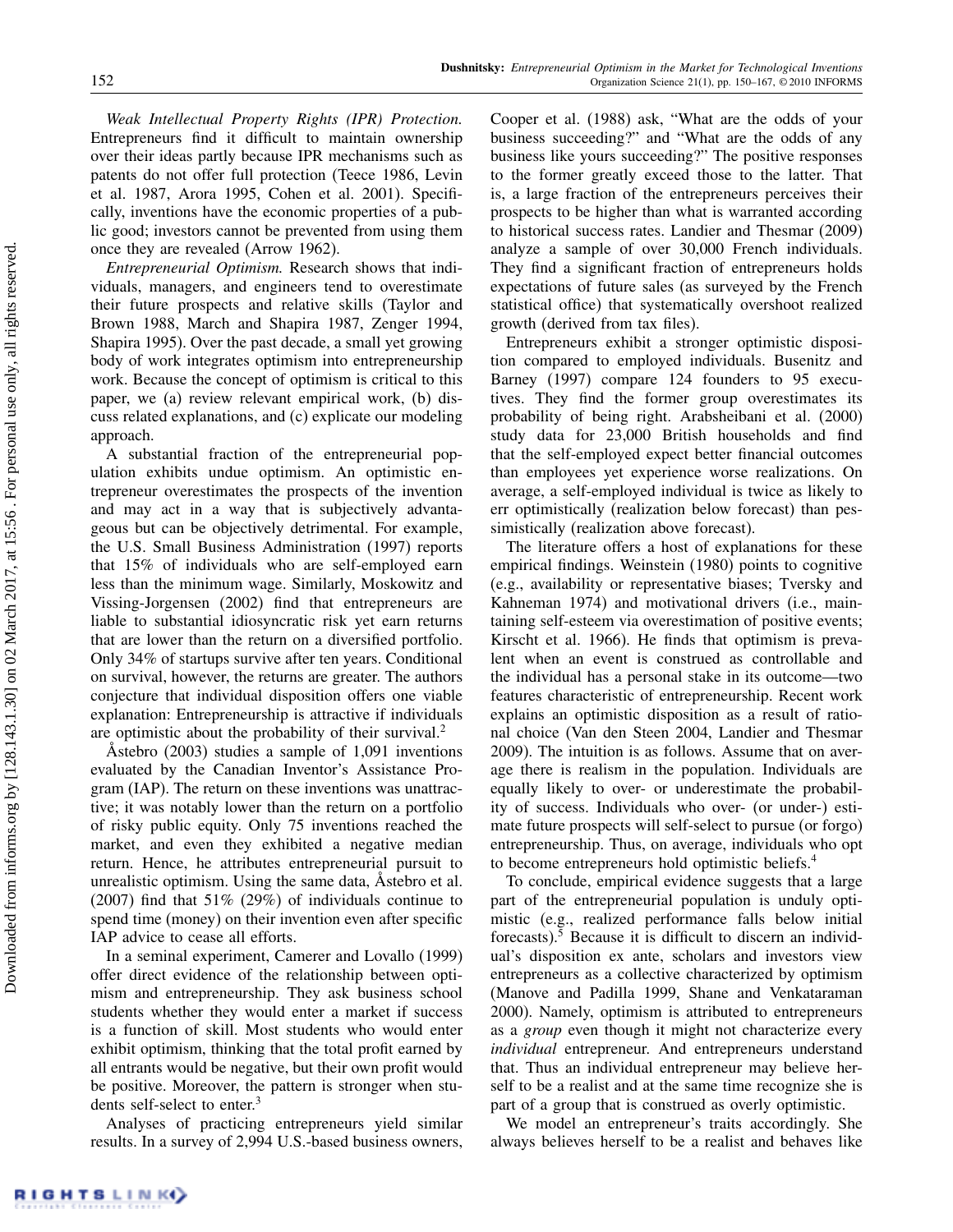one. Except for her possible optimism and the subjective perception it induces, the entrepreneur is a rational decision maker. She is forward-looking, understands the nature and implications of market interactions, and pursues a course of action aimed at maximizing her anticipated payoff. This "near-rational" approach is consistent with both empirical evidence and extant theories (Manove and Padilla 1999, Shane and Venkataraman 2000). It affords formal analysis of the strategic interaction between entrepreneurs and rational investors. Moreover, because it is comparable to existing models (where players are both rational and realists), this modeling approach underscores the effect of optimism.

Last, we emphasize that optimism is qualitatively different from opportunistic agency-behavior, which is commonly attributed to entrepreneurs. The latter denotes conscious behavior affecting one's (lack of) effort, whereas the former describes a biased evaluation of the invention. Section 3 expands on this point.

# 2. A Model of Entrepreneurial Actions

This section considers an entrepreneur, E, who can bring an invention to the market only through a prospective investor, firm  $i$ <sup>6</sup>. We model the entrepreneur's choice between CPS and disclosure in the presence of optimistic entrepreneurs. To that end, we formalize each entrepreneurial action and derive the optimism discount (§2.1) and imitation discount (§2.2). A supergame of entrepreneurial choice (§2.3) builds on these insights and formalizes the CPS-disclosure trade-off.

The entrepreneurial invention is either useful (good quality,  $Q = G$ ) or useless (bad quality,  $Q = B$ ) with probability p and  $1-p$ , respectively ( $p \in [0, 1]$ ). E does not observe the quality of the invention, Q, directly. Rather, E observes a signal about the invention's quality,  $q$  ( $q = g, b$ ). E may be one of two types: either a realist  $(T = R)$  or an optimist  $(T = O)$  with probabilities  $\phi$  and  $1-\phi$ , respectively ( $\phi \in [0, 1]$ ). A realist observes a fully revealing signal, but an optimist always observes a good signal irrespective of an invention's quality. Formally,

$$
Pr{g | R, G} = 1, Pr{b | R, B} = 1,
$$
  
Pr{g | O} = 1. (1)

E always believes herself to be a realist and behaves in the same way that a realist with that signal would behave. In other words, both an optimistic entrepreneur and a realistic entrepreneur are rational decision makers who—other than their perception of an invention's quality—understand the implication of their own and others' actions and ultimately seek to maximize their own payoffs. Such a player is often referred to as a nearrational decision maker. Finally, E has limited wealth, L, and incurs a setup cost of  $F$  (e.g., business plan preparation, feasibility test, etc.).

The profit of firm  $i$ , gross of any contractual payments to E, is determined by the quality of the invention and denoted by  $\Pi^M$ ,  $\Pi^R$ ,  $\Pi^L$  ( $\Pi^M > \Pi^R > \Pi^L$ ). If firm *i* utilizes a useful invention  $(Q = G)$ , it grosses a maximum profit,  $\Pi^M$ . The firm grosses low profit,  $\Pi^L$ , if it does not hold a useful invention. If the firm contracts with an entrepreneur who holds a useless invention  $(Q = B)$ , it grosses  $\Pi^L$  as well. Finally, firm *i* earns only an intermediate profit,  $\Pi^R$ , if it uses the entrepreneurial invention without a contract and the entrepreneur retaliates (§2.2 expands on this issue).

The firm knows the probabilities of a useful or useless invention as well as the fraction of realists and optimists in the population. However, it is uninformed as to the type of a focal E or the quality of E's invention. We also allow for an independent discovery of the invention by the firm; with probability  $\alpha$  ( $\alpha \in [0, 1]$ ), firm *i* discovers a useful invention. All parties are risk neutral and maximize expected payoff.

### 2.1. Contingent Payment Scheme

Assume an entrepreneur pursues a contingent payment scheme (CPS). She attempts to attract investors by making her payoff contingent on the invention's quality. Offering a licensing contract that specifies contingent royalty payments exemplifies such an action. Willingness to defer salary constitutes yet another example (Zott and Huy 2007, p. 88):

We asked people to defer salary at the time. People turned back and wanted to defer more than we'd asked for. It was very moving, actually, for the management team. The investors were awe-struck by the fact.... They said that after they closed the financing round, it was one of the key things that really gave them belief in the business. (Founder, WIRE)

Early on in the investment round, we started to include the fact that my partner was going to work for the first six months without any pay which the investors were very impressed with. (Cofounder, TRAVEL)

These actions are not profitable for people who know their inventions are useless. As a result, an individual who undertakes such an action leads investors to infer that they are faced with a useful invention. Along these lines, Lazear (1999) analyzes inventors' compensation schemes and concludes they are meant to resolve adverse selection due to information asymmetries at the time of contracting.

Formally, E first specifies a CPS contract,  $\bf{R}$ , to firm i and reveals the invention only if the contract is accepted. A contract  $\bf{R}$  between  $\bf{E}$  and firm *i* represents a vector  $R = (R_i, R_j)$ , when  $R_x$  is the payment by firm i to E in the event that state  $x$  occurs (states  $i$  and  $j$  correspond to gross profit when firm  $i$  has or does not have, respectively, possession of a useful invention). Note that the contract is based on market outcomes rather than on

RIGHTSLINK)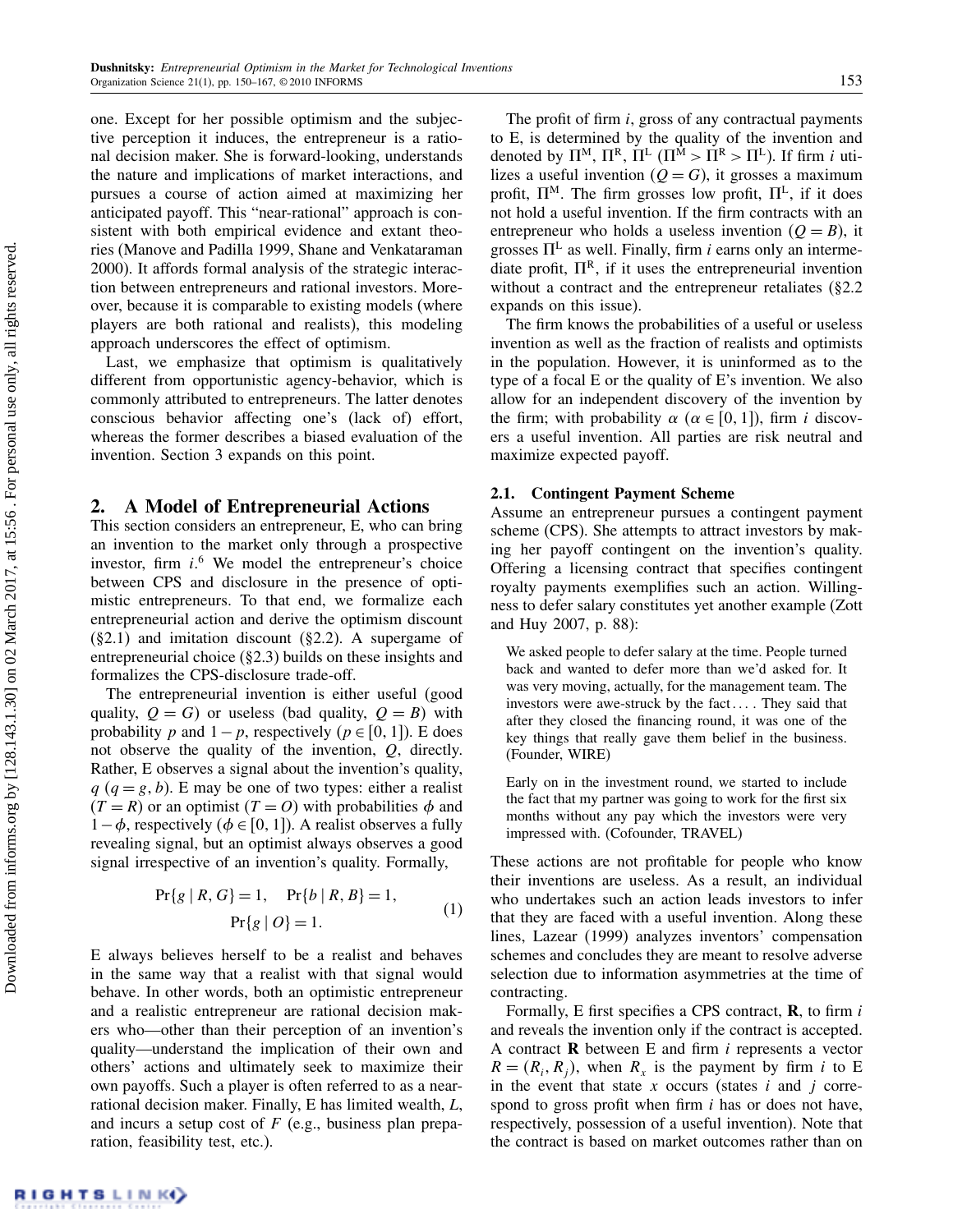#### Figure 1 An Extensive Form of the CPS Game Tree



Notes. Players' proceeds are detailed as ([Firm i profit], [E contractual payoff]). Absent a contract, E receives no payoff, signified by "0." We make a presentational simplification, focusing on scenarios where E makes contractual offers and abstracting from those where E avoids making an offer. What would the nonreported branch look like? An "E-makes-no-offer" branch would have branches and payoffs similar to the "E-makes-offer-firm-rejects" branch that extends from that same node and would be part of that information set.

the quality of the invention. We assume that the latter is nonverifiable. Namely, the source and the quality of an invention may be difficult for a third party (e.g., the courts) to verify. Following Anton and Yao (1994, 2002), we assume that a third party can only verify events, i.e., a firm's market outcomes, that are consequences of using the invention.<sup>7</sup>

Consider the effect of entrepreneurial optimism on a contingent payment contract. Although the type of the entrepreneur,  $T$ , is unknown to all players (including E), the population probabilities of a good invention  $(p)$ , and a realist  $E(\phi)$  are known by everybody (Manove and Padilla 1999). E observes the quality signal,  $q$ , but the firm does not. We reiterate that the players' payoff functions are common knowledge. Specifically, the relevant payoff function for E is given by E's anticipated payoff function rather than by the *actual* payoff function (i.e., an optimist with a useless invention behaves as a realist with a useful invention). The firm understands this, so E's payoff function is common knowledge. The firm's payoff function incorporates p and  $\phi$ , thus accounting for entrepreneurial optimism. As noted earlier, we assume that E—while myopic to her type shares the knowledge of these parameters, so the firm's payoff functions are also common knowledge.

The timing of the game is as follows (Figure 1 details the game tree). At time  $t_0$ , nature randomly selects the invention's quality. E observes a signal regarding the invention's quality,  $q$ , rather than the actual quality,  $Q$ . That is, E privately observes a signal of a useful invention,  $q = g$ , with probability  $z^8$ . At time  $t_1$ , E decides whether to approach and offer a contract  **to firm** *i***.** If firm  $i$  accepts the offer, E decides whether to reveal the invention to the firm. At time  $t_2$ , firm i independently discovers the invention with probability  $\alpha$ , profits are realized as a function of the invention's quality and ownership, and payments between the firm and E are settled.

A strategy for E, based on the signal she observes,  $q$ , consists of (1) offering a contract **R** to firm i and (2) if it is accepted, deciding whether to reveal the invention to the firm. A strategy for firm  $i$  consists of deciding to either accept or reject the contract based on its beliefs. Assume E has the bargaining power.

For a contract to act as a signal, it must satisfy individual rationality constraints for both the entrepreneur and the firm as well as incentive compatibility constraints for entrepreneurs with useful and useless inventions. We write these constraints below and solve for a Perfect Bayesian Equilibrium. In this game, the equilibrium is a strategy for each player ( $E_{Q=G}$ ,  $E_{Q=B}$ , and firm i) and a set of beliefs for firm  $i$  such that each player's strategy maximizes its expected payoff given its beliefs, and beliefs are correct in equilibrium.<sup>9</sup> We delineate the firm's beliefs about the invention's quality below.

An individual rationality constraint states that a player prefers to participate and honor the contract rather than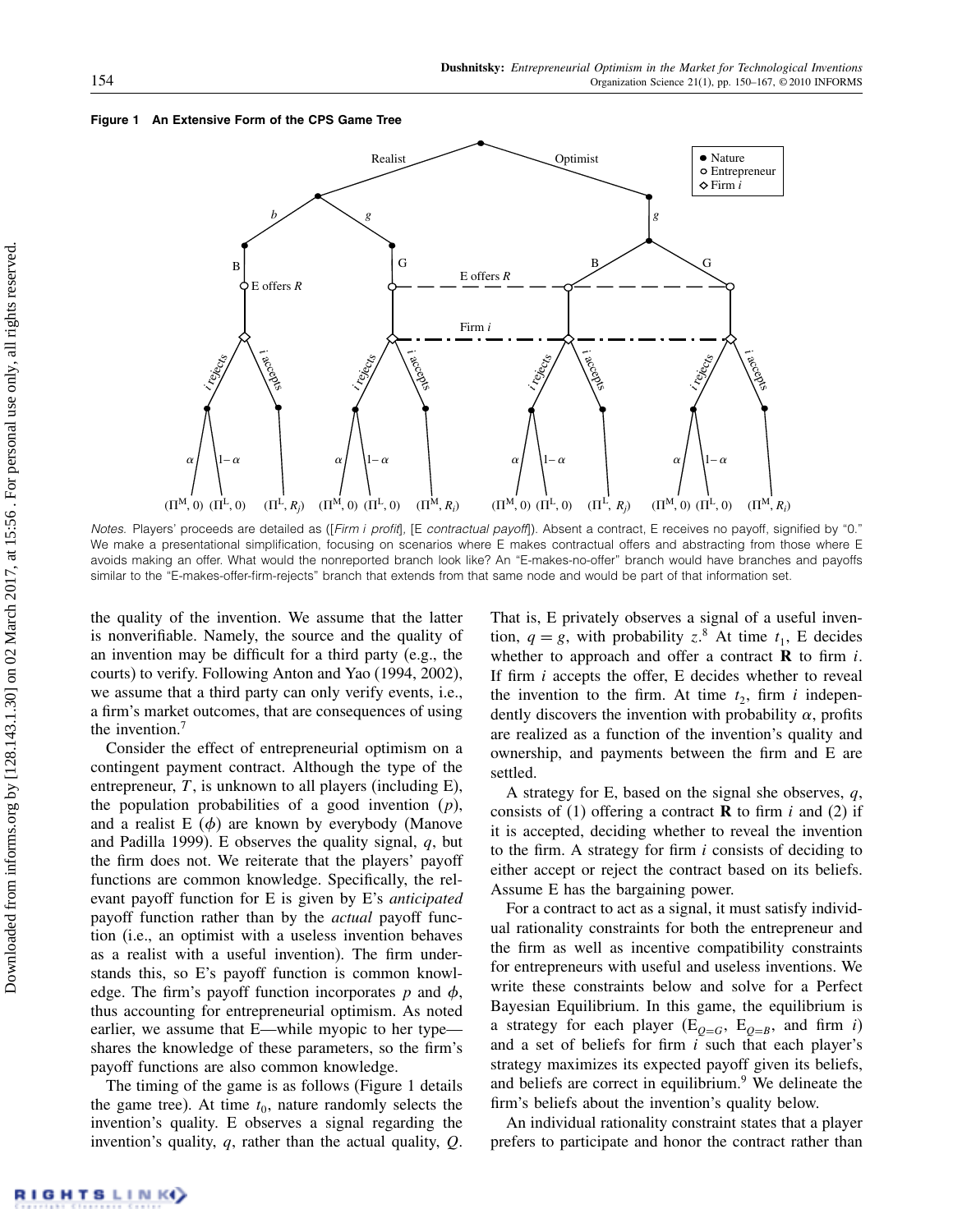not. We first consider the firm's individual rationality (FIR) constraint. The FIR requires that accepting the contract will leave the firm with a nonnegative net expected payoff. For simplicity, we briefly consider FIR in abstract of optimism. If firm  $i$  accepts the contract, it expects a useful invention, and thus its gross profit is  $\Pi^M$ . The gross profit to firm *i* if it declines the contract is  $\alpha \Pi^{M} + (1 - \alpha) \Pi^{L}$ .<sup>10</sup> The contract cannot require a firm to pay more than the value it receives from the invention (i.e., the firm's gross profit when it accepts the contract minus its profit when the contract is declined), which equals  $(1 - \alpha)(\Pi^M - \Pi^L)$ . Accepting contract **R**, firm *i* anticipates making a payment of  $R_i$  to E, which reflects the firm's beliefs that the invention is useful. Thus, in the absence of entrepreneurial optimism, FIR is given by  $R_i \leq (1 - \alpha)(\Pi^{\text{M}} - \Pi^{\text{L}})$ .

We now consider the firm's FIR in the presence of optimism. The logic remains unchanged; accepting the contract should leave a firm with a nonnegative expected payoff. The presence of optimists, however, does affect the firm's willingness to pay. Among those that behave as if they hold a useful invention, there are, in fact, many entrepreneurs who misjudge their inventions. Investors understand that the value of an entrepreneur's selfproclaimed useful invention should be discounted. This insight is voiced by prominent scholars (Sahlman 1997) and venture capitalists (Kawasaki 2007):

Typically, they are wildly optimistic, padding their projections. Investors know about the padding effect and therefore discount the figures in business plans. (Sahlman 1997, p. 98)

An entrepreneur's projections are never conservative.... As a rule of thumb, when I see a projection, I add one year to delivery time and multiply by 0.1. (Kawasaki 2007)

These concerns are widely reported in the media: e.g., Kawasaki's observation above, Astebro's (2003) findings quoted in the prominent business magazine The Economist (2006). They are therefore well recognized by investors and entrepreneurs alike. Moreover, optimism levels are reported for various environments, be they specific countries (e.g., France [Landier and Thesmar 2009]) or industries (e.g., Internet ventures [Goldfarb et al. 2007]). These examples are in line with Camerer and Lovallo (1999, p. 307), who explain that optimism is evident when people enter entrepreneurship even though they have information that overall profits are negative. Note that for a given environment, one has to know only whether entrepreneurs as a group exhibit optimism. There is no need to know whether an individual entrepreneur is a realist or an optimist. On average, the more prevalent optimism is in that environment, the more likely it is that a focal entrepreneur is an optimist. As a result, firms discount all CPS offers, effectively connecting the fate of realists and optimists.

Formally, recognizing that E may be either a realist or an optimist and knowing the probability of either type ( $\phi$  and  $1 - \phi$ , respectively) as well as the probability of good- and bad-quality inventions (p and  $1 - p$ , respectively), the firm interprets the informational content of an invention's quality signal, q. The firm calculates the probability that an invention with a good signal is indeed useful:  $Pr(G | g) = Pr(G) * Pr(g | G) / Pr(g) =$  $p/z$ . Denote this probability  $\psi$ ;

$$
\psi \equiv \Pr(G \mid g) = \frac{p}{p + (1 - \phi)(1 - p)} \le 1. \tag{2}
$$

The firm can also easily calculate that  $Pr(B | b) = 1$ .

Using these probabilities, if firm  $i$  accepts the contract, its expected gross payoff is equal to  $\psi\{\Pi^M\} + (1 - \psi)$ .  $\{\alpha\Pi^M + (1 - \alpha)\Pi^L\}$ . The first part of the expression is the firm's gross payoff if the contract is offered by E, who correctly interprets the invention's quality signal. The second part is the firm's gross payoff if the contract is offered by an optimist who incorrectly interprets her invention's quality signal (i.e., mistakenly thinking the invention is useful, whereas it is actually useless). Next, the gross expected profit to firm  $i$ when it declines the contract is  $\psi {\alpha} \Pi^M + (1-\alpha)\Pi^L$  +  $(1 - \psi)\{\alpha \Pi^M + (1 - \alpha)\Pi^L\}$ . Declining the contract regardless of whether it was offered by a realist (first term) or optimist (second term)—implies that the firm's payoff is solely a function of its ability to independently discover a useful invention. Therefore, firm *i*'s willingness to pay is equal to  $\psi(1 - \alpha)(\Pi^M - \Pi^L)$ . Note that firms' willingness to pay has diminished by  $\psi$  in the presence of optimism ( $\psi \leq 1$ ).

Accepting the contract  $\bf{R}$ , firm *i* anticipates one of two potential outcomes. With probability  $\psi$ , the entrepreneur who offers a contract holds a useful invention (and E may be either a realist or an optimist), and firm  $i$ pays  $R_i$ . With probability  $(1 - \psi)$ , the entrepreneur is an optimist with a useless invention, and firm  $i$  pays  $\alpha R_i + (1 - \alpha)R_j$ .<sup>11</sup> Formally, firm individual rationality constraint is expressed as

(FIR) 
$$
\psi\{R_i\} + (1 - \psi)\{\alpha R_i + (1 - \alpha)R_j\}
$$

$$
\leq \psi(1 - \alpha)(\Pi^M - \Pi^L). \tag{3}
$$

It follows that firm  $i$  is no worse off by accepting contract  **irrespective of its beliefs regarding the** entrepreneur's signal and the invention's quality.

Next, we delineate the entrepreneur individual rationality (EIR) constraint. Analogous to the FIR constraint, the EIR requires that the contract will leave the entrepreneur with a nonnegative net expected payoff. In the presence of optimistic entrepreneurs, the key to EIR is the fact that each and every entrepreneur whether a realist or an optimist—believes herself to be a realist  $(T = R)$ . From (1) and Bayes' Law, it becomes apparent that every entrepreneur interprets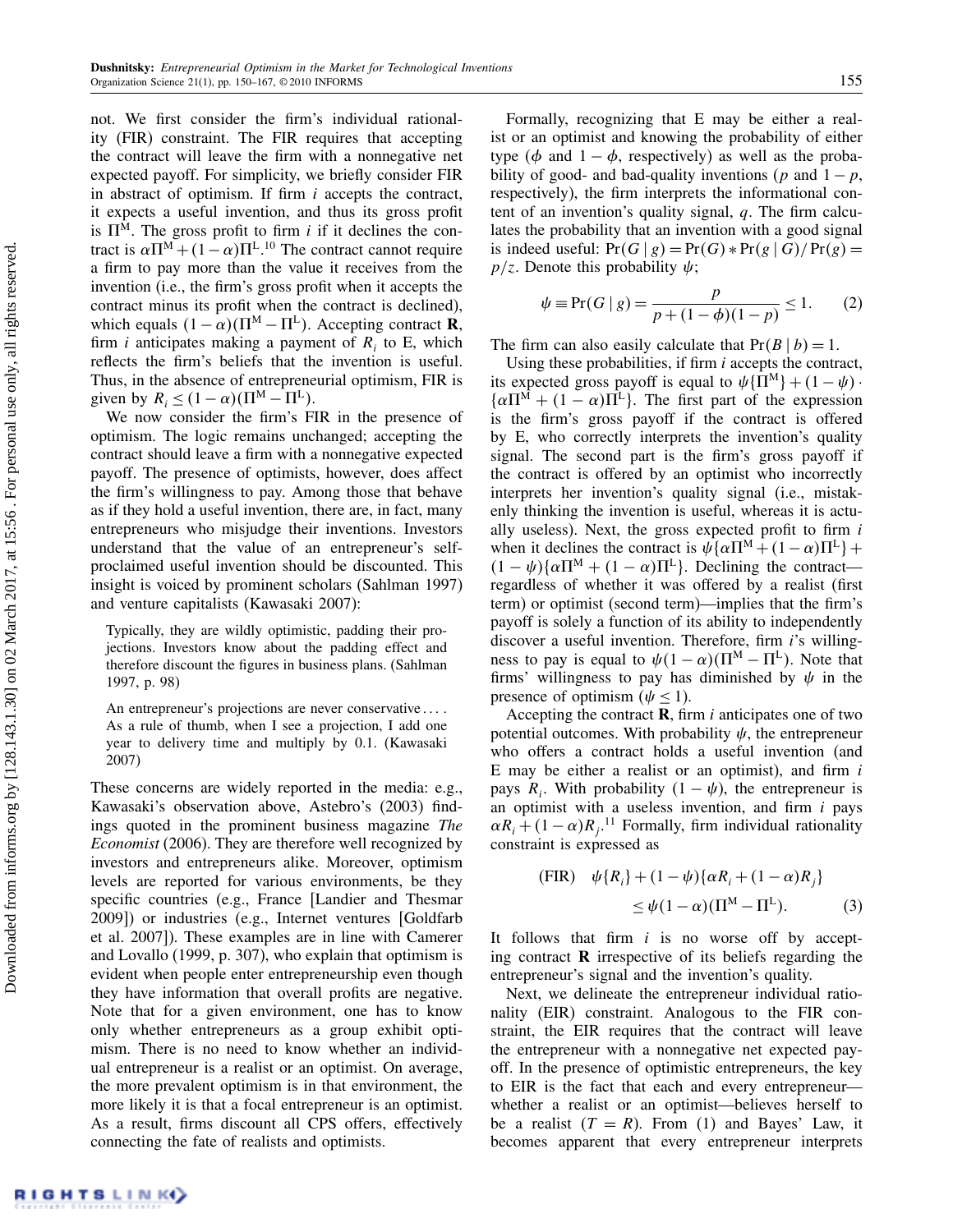the signal,  $q$ , as perfectly revealing the true quality of the invention, Q. Formally, from E's viewpoint,  $Pr(G | g, R) = Pr(B | b, R) = 1$ . E, who observes a good signal, anticipates an expected payoff of  $R_i$ , which must leave her with a nonnegative payoff. It should exceed the setup costs,  $F$ . Formally,

$$
(EIR) \t R_i \ge F. \t(4)
$$

Not only does a CPS contract ensure entrepreneurs' participation but also it facilitates separation based on the quality of the invention. Separation is the subject of the entrepreneur incentive compatibility (EIC) constraint. Ideally, the constraint should allow a firm to distinguish entrepreneurs with a useful invention from those with a useless invention. To that end, the contract has distinct incentives for entrepreneurs as a function of their inventions' quality. It entails a nonnegative payoff to E with a good-quality invention and a nonpositive payoff to E with a bad-quality invention. The former requirement is already satisfied by the EIR. The latter is captured by the EIC.

To construct the EIC constraint, we exploit the fact that a useless invention does not affect a firm's profit. Thus, when the firm's profit is driven solely by the likelihood of an independent firm discovery, E should earn a nonpositive payoff. That is, she should earn less than her setup costs,  $F$ . Interestingly, optimism does not enter the constraint. This is because each entrepreneur believes herself to be a realist, interpreting the observed signal,  $q$ , as perfectly revealing the invention's quality.

$$
(EIC) \quad \alpha R_i + (1 - \alpha)R_j \le F \tag{5}
$$

Finally, each contract may specify payments in two directions, from a firm to E or vice versa. Due to E's limited wealth,  $L$ , the last constraint, is a wealth  $(W)$ constraint (where  $x = i, j$ ):

$$
(W) \t R_x \ge -L. \t\t(6)
$$

To see the set of feasible contracts that support a separating CPS equilibrium, we first set  $R_i = -L$ . This imposes the largest possible penalty on  $\overline{E}$  in a state of the world that should not occur had she held a useful invention. Next, we rewrite the constraints to express  $R_i$ as a function of L and the other parameters.

(FIR) 
$$
R_i \le \frac{(1-\alpha)p}{p + \alpha(1-\phi)(1-p)}(\Pi^M - \Pi^L) + \frac{(1-\alpha)(1-\phi)(1-p)}{p + \alpha(1-\phi)(1-p)}L \tag{7}
$$

(EIC) 
$$
R_i \leq \frac{1}{\alpha} F + \frac{1-\alpha}{\alpha} L \tag{8}
$$

$$
(EIR) \t\t R_i \ge F \t\t(9)
$$

From inequalities (7) and (8) it follows that under some conditions, E can drive a firm to indifference and extract the full expected value the invention has to the firm. Specifically, E can do so only if she has sufficient wealth, L, to compensate the firm in unwanted states of the world. E's wealth should be in excess of  $L \geq$  $\alpha(\Pi^M - \Pi^L) - ((p + \alpha(1 - \phi)(1 - p))/(p(1 - \alpha)))F.$ This inequality leads to an interesting result; under CPS the threshold level of wealth necessary to extract an invention's highest possible value diminishes as the proportion of optimists increases (i.e.,  $(1 - \phi)$ ) increases). This counterintuitive result arises because in the presence of entrepreneurial optimism, the firm is likely to make lower payments in expectation (see inequality (3)). Proposition 1 delineates a separating equilibrium contingent payment scheme.

PROPOSITION 1. Let  $L$  and  $F$  satisfy

(i) 
$$
\alpha(\Pi^M - \Pi^L) - \frac{p + \alpha(1 - \phi)(1 - p)}{p(1 - \alpha)}F
$$
  
\n $\leq L < \alpha(\Pi^M - \Pi^L)$   
\n(ii)  $F \leq \frac{p(1 - \alpha)}{p + (1 - \phi)(1 - p)}(\Pi^M - \Pi^L).$ 

Then a separating equilibrium with a "contingent payment" action exists where the equilibrium contract,  $\mathbf{R}^*$ , is given by

(a) 
$$
R_i = \frac{(1-\alpha)p}{p+\alpha(1-\phi)(1-p)}(\Pi^M - \Pi^L)
$$
  
  $+ \frac{(1-\alpha)(1-\phi)(1-p)}{p+\alpha(1-\phi)(1-p)}L$   
(b)  $R_x \ge -L$ , where  $x = j, 0$ 

E, with a useful invention, anticipates payoff equal to

$$
\frac{(1-\alpha)p}{p+\alpha(1-\phi)(1-p)}(\Pi^{\mathbf{M}} - \Pi^{\mathbf{L}}) + \frac{(1-\alpha)(1-\phi)(1-p)}{p+\alpha(1-\phi)(1-p)}L - F.
$$

Proof. See Appendix A.

A novel result of Proposition 1 is the "optimism discount." It is a distinctive feature of a CPS separating equilibrium in the presence of optimistic entrepreneurs. Particularly, the contract facilitates separation between useful and useless inventions but only as long as those inventions are held by realistic entrepreneurs. From a firm's perspective, the probability of accessing a useful invention when accepting the above-delineated CPS contract is equal to  $\psi$ . In other words, the effectiveness of the CPS contract is limited; (a) it is higher than no separation ( $p \le \psi$ ) yet (b) lower than full separation ( $\psi \le 1$ ). Below we expand on this feature and discuss the consequent discount in entrepreneurial payoff.

RIGHTS LINK)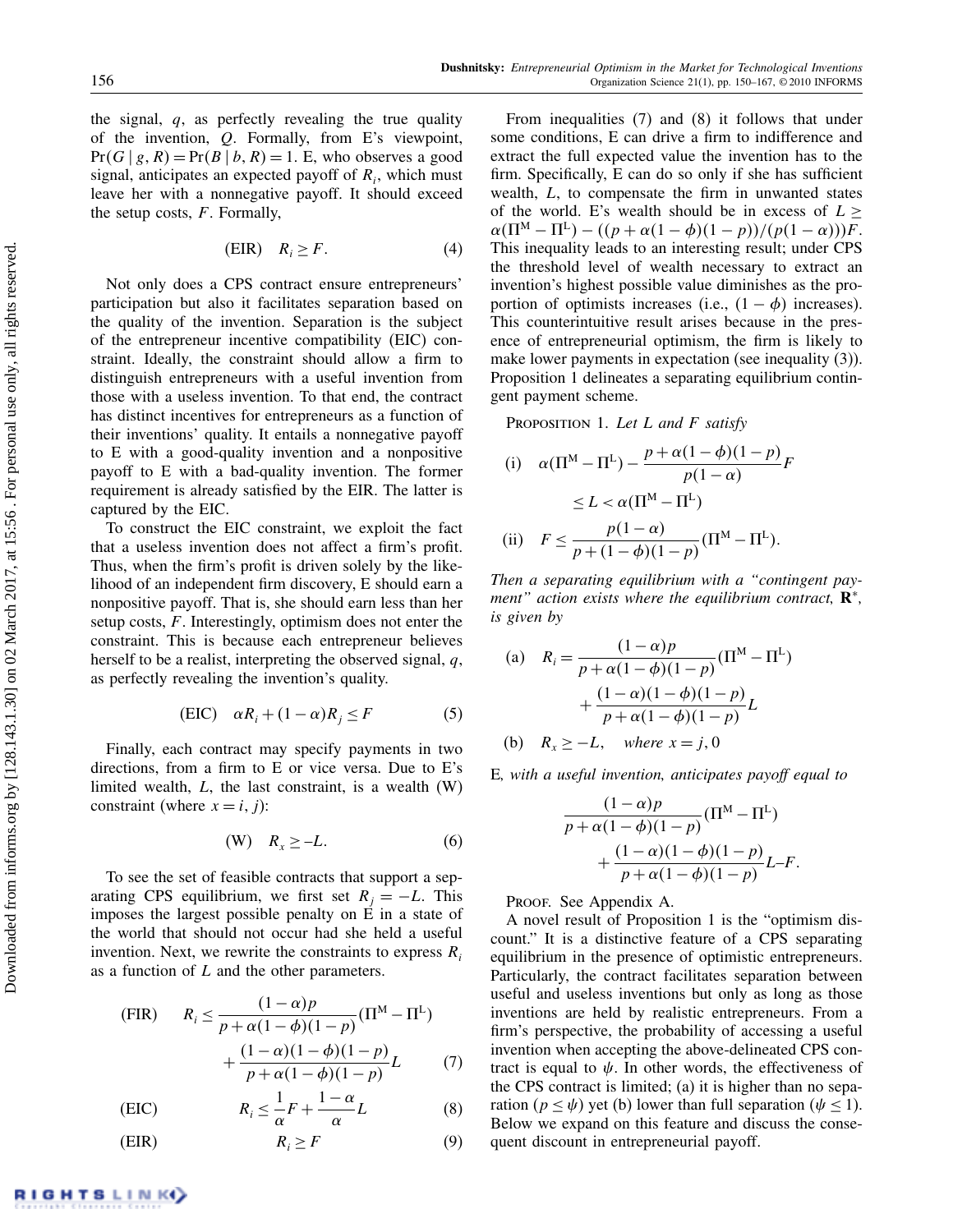Per point (a), the CPS contract is with merit. Realistic individuals with a useless invention will never offer the equilibrium contract. To see this, consider a CPS contract under pooling equilibrium. Here, a contract is offered by each and every individual in the population. From a firm's perspective, the probability of facing an entrepreneur with a useful invention is  $p$ , which is the population-wide probability of a useful invention (see proof of Proposition 1). It is straightforward to show  $p \leq \psi$ . Thus, a separating CPS contract still boosts the likelihood of accessing a useful invention compared to a situation of no separation (i.e., a pooling CPS contract).

Per point (b), the above delineated CPS contract faces a key challenge. To see that, consider a world in which optimists do not exist. It is a special case of our model where every E is a realist ( $\phi = 1$ ). The equilibrium contract is analogous to Anton and Yao (1994, Prop. 3). Such a contract effectively separates those who hold useful inventions from those who do not (i.e., 100% of the entrepreneurs who offer a CPS are in possession of a useful invention). From a firm's perspective, the probability of accessing a useful invention when accepting this contract is equal to 1. In the presence of optimists, however, the probability is lower; it is equal to  $\psi$  ( $\psi \leq 1$ , see Equation (2)). This is because a firm might access a realist who holds a useful invention, but it might also face an optimist with a useless invention.

This feature of the CPS equilibrium gives rise to the "optimism discount." The payoff earned by an entrepreneur is a function of a firm's willingness to pay. In a world populated solely by realists, an entrepreneur may be able to capture the full value of the invention (e.g., Anton and Yao 1994). However, as a firm's ability to access useful inventions diminishes, so does the entrepreneurial payoff. Furthermore, the derivative of E's anticipated payoff to the probability of optimists  $(1 - \phi)$  is negative within the parameter values. It suggests that an entrepreneur's payoff drops as the fraction of optimists in the population increases. To conclude, an entrepreneur's payoff peaks if there are no optimists in the population and decreases as their frequency increases. We denote this decrease in E's payoff as the "optimism discount."

# 2.2. Disclosure

Assume an entrepreneur pursues disclosure. She reveals technical details to a prospective investor. This can take the form of conferring blueprints or showcasing a prototype (Zott and Huy 2007, p. 91):

The large company was going to do a formal search through a number of companies, and they really got so excited about WIRE—they truncated that process and they selected WIRE.... This win happened when the business founder gave what I'll call a controlled demonstration. The demo really looked great. (Investor, WIRE) As the quote suggests, disclosure may attract investors by alleviating the adverse selection problem. However, it may also result in imitation. Once an invention is disclosed, investors have in effect acquired it without cost (Arrow 1962). Disclosure thus can have unfavorable implications for the entrepreneur. Many inventions, ranging from the sugar bag to the 56K computer modem, illustrate this point:

In 1945, [Ben Eisenstadt, who later founded Sweet & Low] worked on the tea bagger [and] reconfigured the machine into the world's first sugar packer.... The Domino Sugar refinery was directly across the river from Lower Manhattan ... Ben met with the bosses of Domino... [t]he executives asked questions and studied Ben's plans. They thanked him and shook his hand and said he would be hearing from them. He went back to Cumberland and waited. One week, two weeks. It took a month to get someone on the phone. He was finally told, "No thank you, Mr. Eisenstadt. Your machine is quite clever. In fact, we've already built one of our own." (Cohen 2006, p. 51)

[Stanford Professor] Townshend said substantial elements of his concept were shared with Rockwell in 1995 during unsuccessful negotiations. Those elements, he said, were unjustly integrated into the K56flex modems developed by Rockwell, and other vendors ... . "Rockwell's K56flex modem technology appears to correspond in all material respects to Dr. Townshend's 'Asymmetrical High-Speed PCM Modem' technology ... ." (Computer Reseller, October 1997)

We emphasize that imitation is possible because the order of events under disclosure (i.e., reveal and then contract) is the reverse of that under CPS (i.e., agreement followed by disclosure). Put differently, a key feature of disclosure is that an entrepreneur allows a prospective investor to inspect the invention even before the relationship is governed by a contract (e.g., Dushnitsky and Shaver 2009). It is quite a common practice. For instance, Udell (1990) surveys firms that invest in external inventions. He finds that about half of the 243 firms encourage full disclosure prior to contracting. Some investors go further and remind entrepreneurs that the decision to approach and reveal the invention is at one's own discretion. Consider a recent example from a Web page of one corporate investor:

Online Business Plan Submission. Step  $1$  of  $2 \ldots$ . Any such submissions made to [investor] will not be subject to any non-disclosure, confidentiality, or other restrictions or obligations on the part of [investor] or any of its affiliates. Accordingly, we suggest that you do not submit to us any information that you feel may be confidential and whose confidentially may be compromised in this initial contact with [investor].

Formally, E pursues a disclosure course of action if she first reveals the invention to the firm and only then offers a contract. We use a similar notation, where a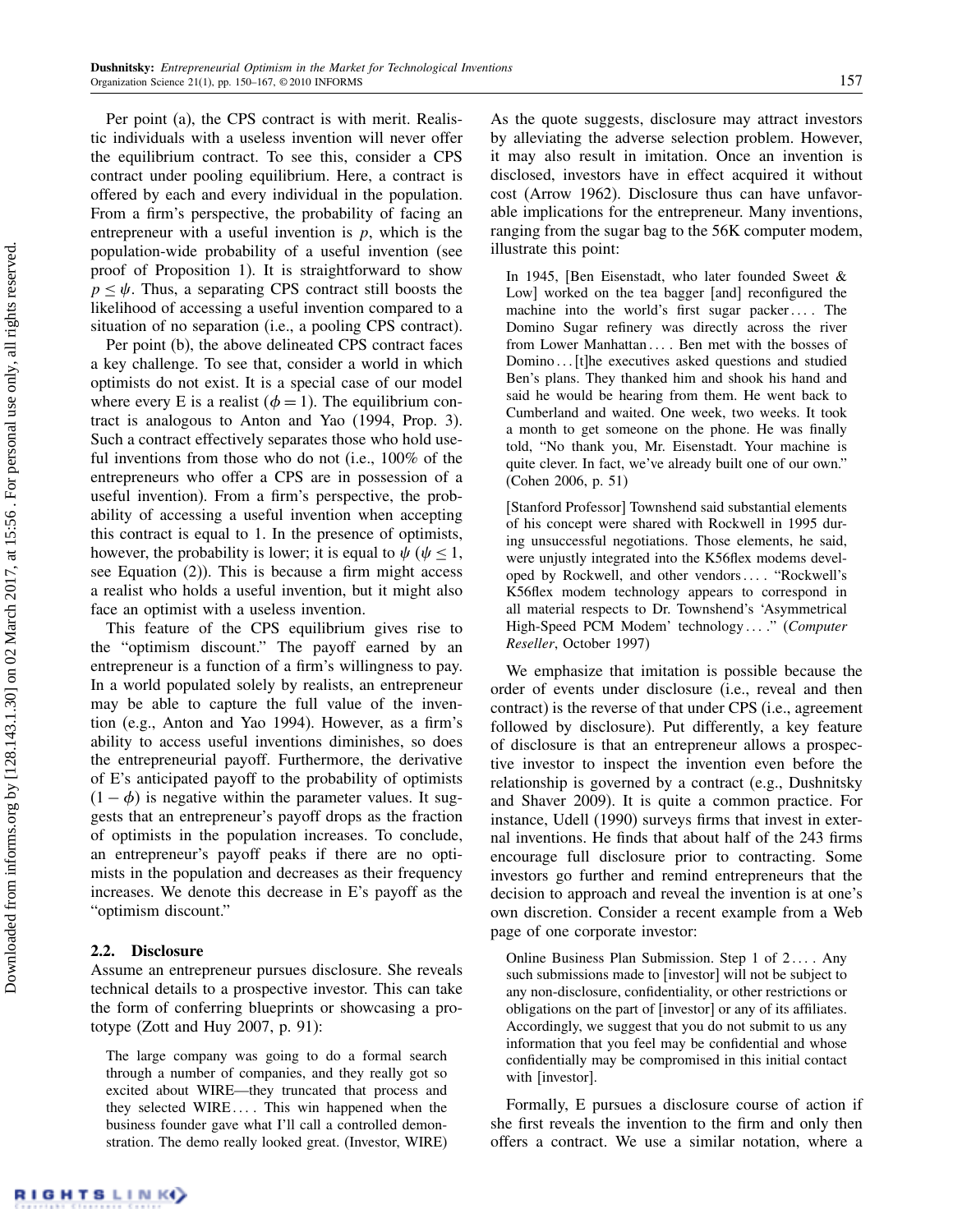contract  **between**  $E$  **and firm**  $i$  **represents a vector of** payments in each possible state of the world.

The timing of the game is as follows. At time  $t_0$ , nature randomly selects  $q$  with probability  $z$ , and E privately observes it. At time  $t_1$ , E decides whether to approach firm  $i$ , reveals the invention, and only then offers a contract **R**. At time  $t_2$ , firm i independently discovers the invention with probability  $\alpha$ , profits are realized, and payments between the firm and E are settled. A strategy for E, based on the invention's type  $q$ , consists of disclosing to firm  $i$  and offering contract  $\bf{R}$ . A strategy for firm i is a decision to accept or reject the contract based on the quality of the disclosed invention and the firm's beliefs. We solve for a Perfect Bayesian Equilibrium.

We repeat the key implications of entrepreneurial optimism as they pertain to the current setting (see §2.1 for details). The entrepreneur observes a signal about the invention's quality,  $q$ , rather than the true quality of the invention,  $Q$ . Moreover, E may be either a realist or an optimist, where an optimist always observes the good signal irrespective of the underlying quality of the invention. Next, consider firm  $i$ . In the previous subsection, a contract is offered and only then is the invention revealed. Consequently, firm i has to infer the invention's quality based on contract terms, the population probabilities of a good invention  $(p)$ , and a realist E  $(\phi)$ . In this subsection, however, the entrepreneur reveals the invention up front and only then offers a contract. The firm can directly and accurately evaluate the invention's quality and is thus not affected by an optimistic entrepreneur.

The firm's individual rationality constraint differs from the CPS case. The reason is a change in the firm's willingness to pay. Disclosure implies that firm  $i$  is privy to E's invention prior to contracting and may choose to reject the contract yet imitate the invention. Thus, the value of contracting with E is no longer driven by the access it affords to the invention. Rather, the value of a contract stems from E's ability to retaliate and erode the firm's profit.<sup>12</sup> Formally, gross expected profit to firm *i* when it accepts the contract is  $\Pi^M$ , similar to the CPS. If firm i uses the invention but rejects the contract, E can retaliate, leaving the firm to gross an intermediate profit,  $\Pi^R$ . Thus, firm *i* will pay at most ( $\Pi^M - \Pi^R$ ).

These insights are robust to entrepreneurial optimism. The firm, observing the invention prior to contracting, knows its quality with certainty. If it is a useful invention, E's threat is credible, and the firm is willing to pay as much as  $(\Pi^M - \Pi^R)$ . If the invention is useless, the threat is not credible, and the firm will agree only to a nonpositive payment. It follows that E's expected payoff is  $R_i$ . Following Anton and Yao (1994), we denote this constraint the expropriation (EXP) constraint.

$$
(EXP) \t Ri \leq (\Pi^M - \Pi^R) \t(10)
$$

The entrepreneur individual rationality (EIR) constraint must leave her with a nonnegative net expected payoff. Recall that all entrepreneurs believe themselves to be realists, and E always interprets the signal,  $q$ , as perfectly revealing the true quality of the invention, Q (see (1) and Bayes' Law). Therefore, EIR in (4) holds:  $R_i \geq F$ .

The incentive compatibility constraint is no longer relevant because the invention is disclosed prior to contracting. That is, firm  $i$  knows the invention's quality with certainty, so the contract no longer serves as a separation mechanism. The wealth constraint (W) requires  $R_x \geq -L$ , where  $x = i$ , *j*. Proposition 2 delineates a separating equilibrium disclosure contract.

PROPOSITION 2. A separating equilibrium with a "disclosure" action exists for the equilibrium contract,  $\mathbf{R}^*$ , which is given by

(i)  $R_i = (\Pi^M - \Pi^R)$ .

E, with a useful invention, anticipates payoff equal to  $(\Pi^M - \Pi^R) - F$ .

Proof. See Appendix A.

Proposition 2 alludes to the "imitation discount." Specifically, E's anticipated payoff under disclosure is only a function of  $(\Pi^M - \Pi^R)$ , whereas the full value of the invention (in an all-realist world) is a function of  $(\Pi^M - \Pi^L)$ . The difference stems from the fact that a disclosure contract does not provide access to the entrepreneurial invention; it merely guarantees the firm would not be subject to retaliation if it takes advantage of the disclosed invention.

## 2.3. Choosing Between CPS and Disclosure

Anecdotal evidence indicates that entrepreneurs weigh the options at their disposal before deciding on the best way to attract a prospective investor.

There are two schools of thought about how you should handle this. The first is to divulge as much information to them as possible  $\ldots$ . The second school of thought is to divulge only what is necessary to get your point across .... This decision is up to you and your sense of the competitive nature of your market  $\dots$  (Docie 2004, p. 111)

Recall that the underlying issue is that asymmetric information problems prevent entrepreneurs from appropriating the value of their invention. Disclosure and CPS are the two widespread entrepreneurial actions that credibly mitigate these problems (Bhide 1999, p. 41):

In many startups the founders...have little to offer besides their hopes and dreams. [They may offer] to conduct extensive due diligence or may rely on incentive schemes that, to some degree, motivate decision makers to increase the value of the firm.

The question, therefore, is: What course of action is an entrepreneur likely to pursue?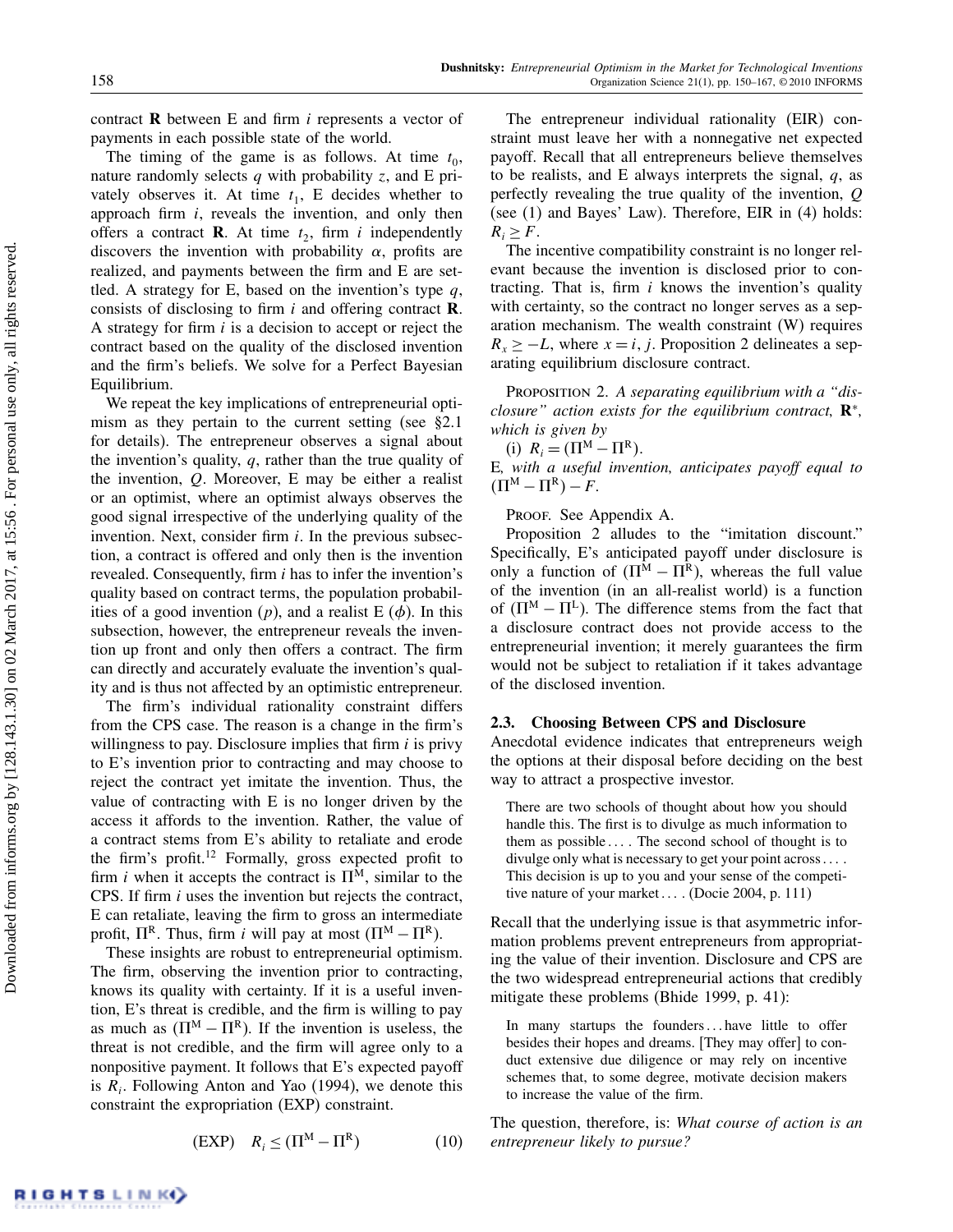### Figure 2 Structure of the Game



We propose that an entrepreneur weighs the "optimism discount" associated with CPS against the "imitation discount" associated with disclosure and pursues the one that yields a higher valuation (i.e., lower discount). An entrepreneur is said to engage in disclosure if critical technical information is revealed up front and no contingent payment is specified (e.g., Prof. Townshend attracts Rockwell by surrendering modem blueprints yet does not offer to make his pay contingent on success). Alternatively, we regard an entrepreneur's action as CPS if the entrepreneur offers to make payment contingent on success while providing only limited background information—such as description of functionality (What does it do?) rather than inner workings (How does it do it?)—regarding the invention (e.g., Townshend extends a royalty-based license following a brief demonstration yet withholds key algorithm and design details).

The entrepreneurial choice is driven by the differences in a firm's willingness to pay.<sup>13</sup> We show that even if a given entrepreneur believes herself to be a realist, the understanding that other entrepreneurs might be optimistic has an impact on her behavior. That is, the presence of optimist types affects what course of action E pursues. The reason is as follows. Ex post, the magnitude of E's payoff under a disclosure contract (CPS contract) is insensitive to (decreases in) the level of entrepreneurial optimism; see Proposition 2 (Proposition 1). Ex ante, the presence of optimism affects the choice between CPS and disclosure. The entrepreneur may decide to forgo disclosure and opt instead for CPS to the extent the latter is associated with a higher expected payoff.

Formally, CPS is optimal above the threshold

$$
(1-\phi) \leq \frac{p\left[(1-\alpha)(\Pi^M - \Pi^L) - (\Pi^M - \Pi^R)\right]}{(1-p)\left[\alpha(\Pi^M - \Pi^R) - (1-\alpha)L\right]}.
$$

As the fraction of optimistic entrepreneurs in the population increases (i.e., higher  $(1-\phi)$  values), the likelihood that disclosure is the mechanism of choice rises. It is an intuitively appealing insight; as prospective investors or buyers become less assured of entrepreneurs' judgment and more wary of optimism, they will require inspection of the invention prior to contracting.

The notations do not change, and  **denotes a vector** of payments between  $E$  and firm  $i$  in each and every possible state of the world. The timing of the game is as follows (see Figure 2). At time  $t_0$ , nature randomly selects  $q$  with probability z, and E privately observes it. At time  $t_1$ , E decides which action to pursue. If E chooses CPS, the timeline progresses as in §2.1. If E opts for disclosure, the timeline progresses as in §2.2. A strategy for E includes the strategies delineated in §2.1 and §2.2 and the decision about which action to pursue.

PROPOSITION 3. Let  $L$  and  $F$  satisfy

(i) 
$$
\alpha(\Pi^M - \Pi^L) - \frac{p + \alpha(1 - \phi)(1 - p)}{p(1 - \alpha)}F
$$

$$
\leq L < \alpha(\Pi^M - \Pi^L)
$$
  
(ii) 
$$
F \leq \frac{p(1 - \alpha)}{p + (1 - \phi)(1 - p)}(\Pi^M - \Pi^L)
$$

and let  $\ddot{\phi}$ 

(iii) 
$$
\phi = 1 - \frac{p[(1-\alpha)(\Pi^M - \Pi^L) - (\Pi^M - \Pi^R)]}{(1-p)[\alpha(\Pi^M - \Pi^R) - (1-\alpha)L]}.
$$

If E believes her invention is useful  $(q = g)$ , then there exists a separating Perfect Bayesian Equilibrium.

(a) Where  $\phi \leq \phi$ , E employs disclosure. Specifically, she reveals the invention to firm i and offers a contract  $\mathbf{R}^*$  ( $\mathbf{R}^*$  specified in Proposition 2).

E, with a useful invention, anticipates a payoff equal to  $(\Pi^M - \Pi^R) - F$ .

(b) Where  $\phi > \phi$ , E employs "contingent payment." Specifically, she offers a contract  $\mathbb{R}^*$  to firm i  $(R<sup>*</sup> specified in Proposition 1)$ . If the contract is accepted, E reveals the invention.

E, with a useful invention, anticipates a payoff of

$$
\frac{(1-\alpha)p}{p+\alpha(1-\phi)(1-p)}(\Pi^{\mathbf{M}} - \Pi^{\mathbf{L}}) + \frac{(1-\alpha)(1-\phi)(1-p)}{p+\alpha(1-\phi)(1-p)}L - F
$$

If E believes her invention is useless  $(q = b)$ , she neither offers a contract nor reveals her invention.

Proof. See Appendix A.

Figure 3 plots E's anticipated payoff under each course of action as a function of the fraction of opti-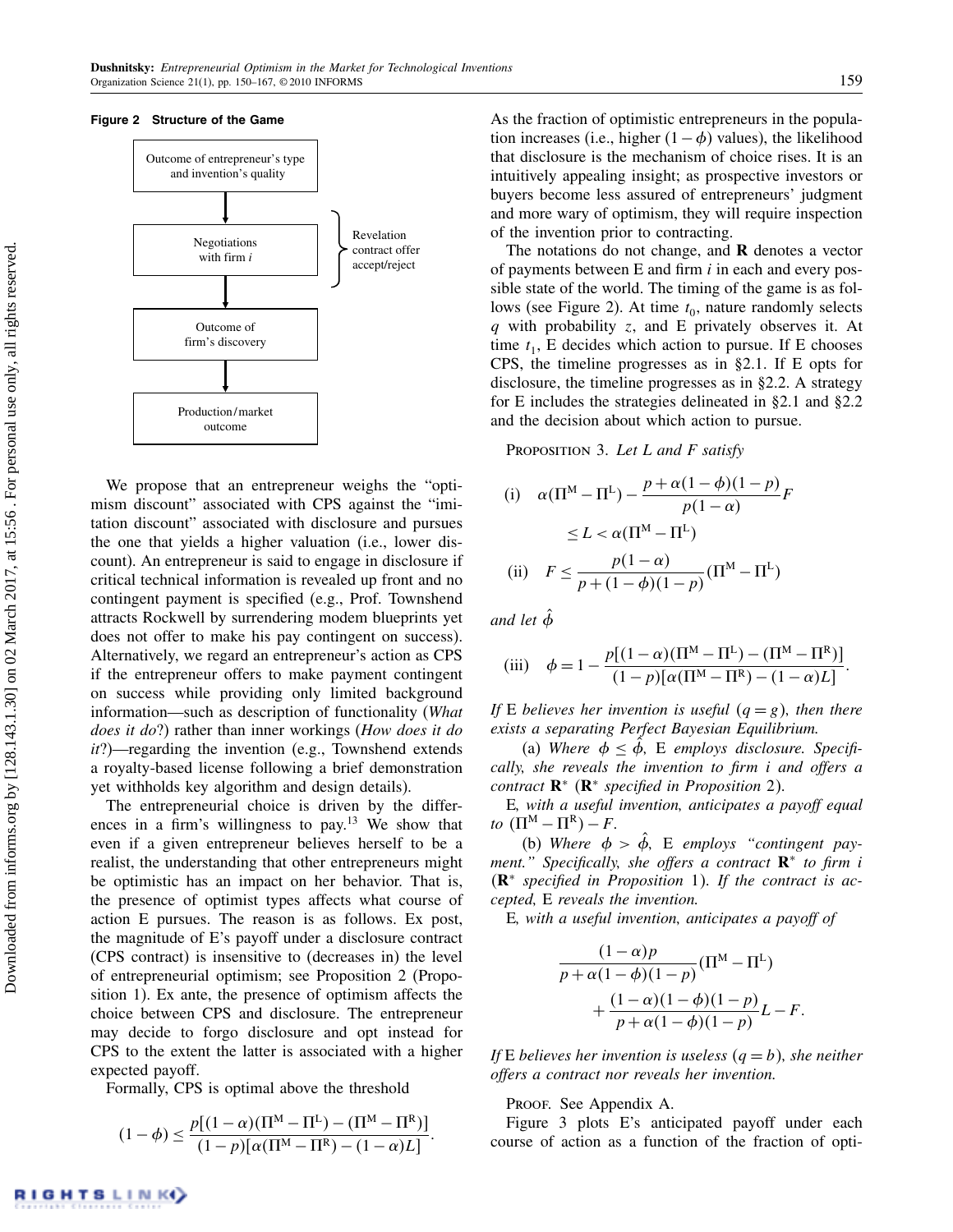

Figure 3 Entrepreneur's Payoff as a Function of Each Course of Action and the Proportion of Optimists in the Environment

Notes. The figure delineates entrepreneur's payoff under each course of action within the parameter space of Proposition 3. It shows that entrepreneur's choice is affected by her personal wealth (L) and the prevalence of optimists in the environment  $(1 - \phi)$ . The entrepreneur pursues an action that is associated with the highest ex ante expected payoff (bold line). The threshold level of "optimism in the environment," at which an entrepreneur is likely to pursue disclosure rather than a contingent payment, shifts rightward (i.e., to a higher percentage of optimists in the environment:  $(1 - \phi'')$  <  $(1 - \phi')$  <  $(1 - \phi)$ ) as the entrepreneur's wealth rises from low through intermediate to high  $(L'' < L' < L)$ .

mists in the environment. Recall that although E's payoff under a contingent payment is affected by E's wealth and the level of optimism, the payoff under disclosure is not. The figure also illustrates that the threshold level of environment optimism at which disclosure dominates contingent payment,

$$
(1 - \phi) \le \frac{p[(1 - \alpha)(\Pi^M - \Pi^L) - (\Pi^M - \Pi^R)]}{(1 - p)[\alpha(\Pi^M - \Pi^R) - (1 - \alpha)L]},
$$

is a function of the level of E's wealth. In particular, within the parameter space defined in Proposition 3, the threshold level at which disclosure dominates CPS shifts rightward (i.e., the percentage of optimists is higher) as the entrepreneur's wealth rises from low through intermediate to high  $(L'' < L' < L)$ .

Figure 4 illustrates the novel theoretical trade-off uncovered in this paper. In choosing an action that maximizes her valuation, a moderately wealthy entrepreneur weighs "optimism discount" (CPS) versus "imitation discount" (disclosure). She opts for a course of action that is associated with the least discount. In either case, an entrepreneur is unable to appropriate the full value of the invention. When E opts for the latter, firm  $i$  may expropriate the invention. An entrepreneur can capture a portion of the value by threatening retaliation. When E pursues the former, firm  $i$  is wary of the invention's true quality. In light of optimism concerns, an entrepreneur captures a value that is lower than the maximum value of a useful invention.

A subtle observation regarding optimism and wealth follows. As either effect intensifies (i.e., higher level of optimism, tighter wealth constraints), entrepreneurs are more likely to employ disclosure than CPS. There is, however, a critical difference in the way each effect

Figure 4 The Entrepreneurial Trade-off: Optimism Discount versus Imitation Discount





Notes. The figure illustrates the novel theoretical trade-off uncovered in this paper. In choosing an action that maximizes her valuation, a moderately wealthy entrepreneur weighs "optimism discount" (affecting CPS) against "imitation discount" (affecting disclosure). She opts for a course of action that is associated with the least discount. In either case, she is unable to appropriate the maximum value of the invention,  $(1-\alpha)(\Pi^M - \Pi^L) - F$ . If an entrepreneur pursues disclosure, a firm may expropriate the invention. By threatening retaliation, the entrepreneur can still capture a portion of her invention's value (a function of (II<sup>M</sup> − II<sup>R</sup>)). If an entrepreneur offers CPS, a firm is wary about an invention's true quality. The entrepreneur can capture only as much as a firm construes, which is discounted in light of potential optimism bias (i.e., it is a function of  $(\Pi^M - \Pi^L)$  and  $(1 - \phi)$ ).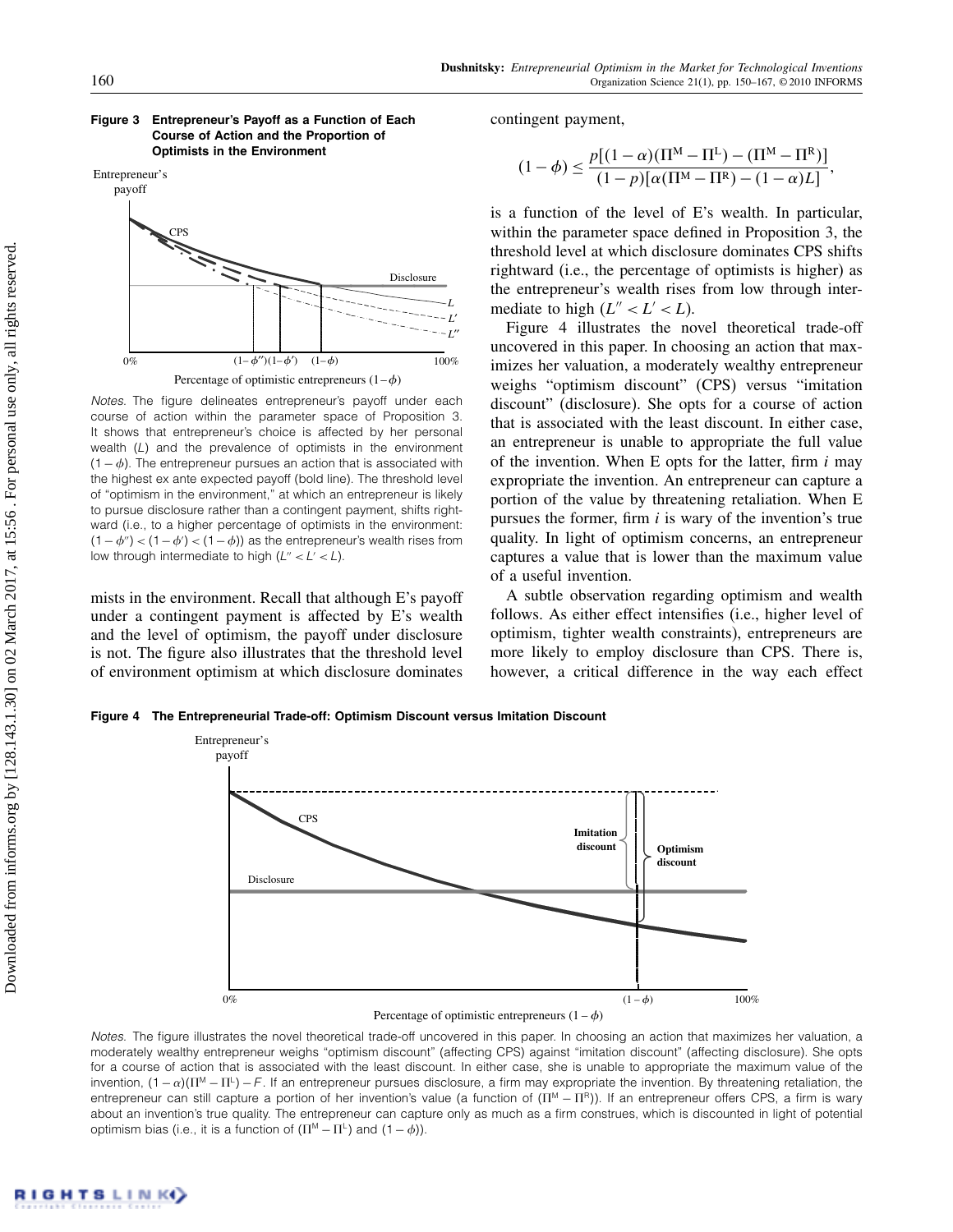is at play. For a given entrepreneur, personal wealth or the lack thereof—is associated with the decision to pursue disclosure. In contrast, the prevalence of entrepreneurial optimism in a given environment drives a focal entrepreneur's disclosure, irrespective of whether she herself is an optimist.<sup>14</sup> Note that both personal wealth and optimism describe individual traits. Nonetheless, in our model, entrepreneurial action is driven by the individual level of personal wealth and the overall group level of optimism in the environment.

# 3. Discussion

## 3.1. Entrepreneurial Optimism vs. Opportunism

We underscore the fact that optimism is qualitatively different from opportunistic agency behavior, which is commonly attributed to entrepreneurs. Optimism and agency behavior are both commonplace among entrepreneurs and may result in misallocation of investors' resources. Nonetheless, the two traits differ not only in terms of the mechanisms that are at play but also in their implications.

To set the stage, consider Kaplan and Stromberg (2004), who study an exemplary entrepreneurial setting: the venture capital market. They identify fundamental problems affecting contracting between entrepreneurs and investors (Kaplan and Stromberg 2004, p. 2173):

First, the VC is concerned that the entrepreneur will not work hard to maximize value after the investment is made. In such a case, when the entrepreneur's effort is unobservable to the VC, the traditional moral hazard approach, pioneered by Holmstrom (1979), predicts that the VC will make the entrepreneur's compensation dependent on performance....

Second, the VC may also be concerned that the entrepreneur knows more about his or her quality/ability than the VC. The model in Lazear (1986) shows that the VC can design contracts with greater pay-forperformance that good entrepreneurs will be willing to accept....

Namely, Kaplan and Stromberg point to moral hazard and adverse selection. The latter arises when entrepreneurs possess private information prior to funding. Uninformed investors are concerned that entrepreneurs deliberately accept only valuations that exceed the value of their inventions. The former refers to a conscious lack of entrepreneurial effort. It arises when effort exerted after funding is hidden (i.e., unobservable or uncontractable). Kaplan and Stromberg imply that these problems may be alleviated by contractually making pay contingent on outcomes. Such a contract can circumvent adverse selection. It deters owners of useless inventions who are conscious of the fact that their invention cannot yield a valuable outcome (e.g., Leland and Pyle 1977, Lazear 1999). Similarly, the contract may mitigate moral hazard. It induces entrepreneurs, who are cognizant that

their payoff is driven by outcomes, to labor toward useful commercialization of the invention.

Our model highlights the role of entrepreneurial optimism. It exacerbates the adverse selection problem by impacting the effectiveness of CPS contracts (see discussion following Proposition 1). An optimistic entrepreneur erroneously believes her useless invention is useful. She may undertake actions that are subjectively advantageous (given her erroneous beliefs) yet objectively detrimental. In particular, an optimist with a useless invention may mistakenly seek a contingent payment contract. Because it is impossible to distinguish those who hold useful inventions from the rest of the contract-wielding crowd, investors may discount CPS contracts altogether. That is, mitigating adverse selection is more challenging in the presence of optimism.

To further underscore the differences between optimism and moral hazard, we contrast a setting characterized by optimism with a setting liable to moral hazard. Because the purpose of this paper is to explore the impact of optimism, the main model explicitly abstracts from the problem of opportunism. Rather, it is the simplest possible model that conveys the impact of entrepreneurial optimism. In other words, to avoid confusion about whether it is opportunism or optimism that drives entrepreneurs' actions, we present a model in which one (i.e., optimism) rather than both (i.e., optimism and moral hazard) problems prevail.

Next, we compare the implications of optimism and moral hazard. To that end, we focus on a strategy that is common to both settings: the use of contingent, outcome-based contracts. We derive an optimal contract under moral hazard.<sup>15</sup> We then compare it to an optimal CPS contract in the presence of optimism and adverse selection. We see that a contingent payment contract resolves the moral hazard problem, yet it only mitigates the problem associated with optimism. Consider a world in which entrepreneurial moral hazard is the key problem. By accepting an equilibrium contract, a firm will surely gain access to a useful invention. Next consider a world in which entrepreneurial optimism is prevalent. An equilibrium contract does not guarantee access to a useful invention. The contract might have been mistakenly offered by an optimist who holds a useless invention.

We also point to some similarities. Although particular contractual terms may differ, the equilibrium contract does facilitate a transaction between entrepreneurs and investors. This is consistent with the quotes from Kaplan and Stromberg (2004). Moreover, the existence of an equilibrium contract is contingent on the level of an entrepreneur's wealth. Individuals who have only a limited amount of wealth are constrained in their ability to make a credible contractual offer. Whether a contract is feasible for individuals with moderate and large levels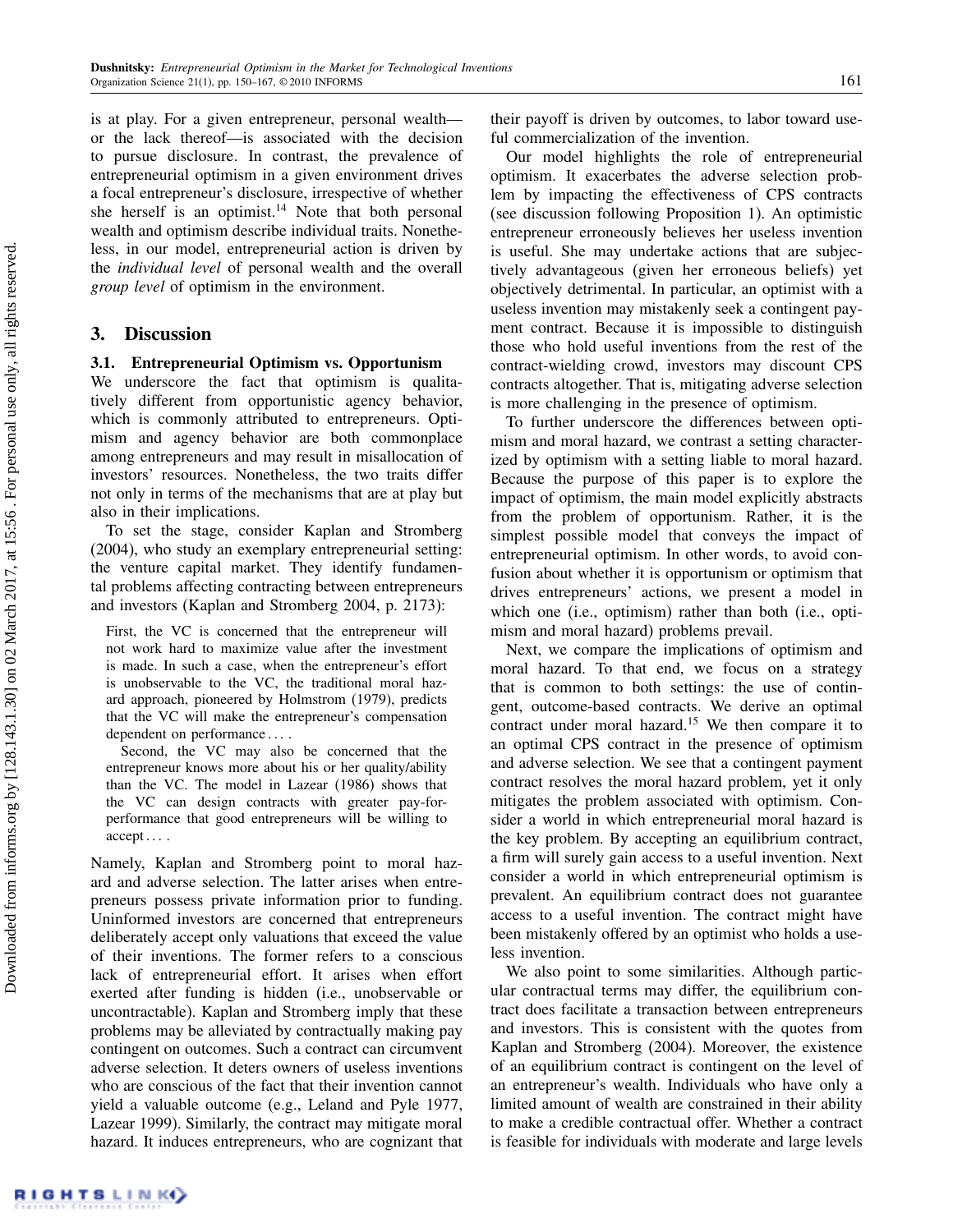of personal wealth is a function of the fraction of optimists in the population or the level of the personal cost of effort.

In closing, the discussion draws attention to two distinct yet often interchangeable characterizations of an entrepreneur: the optimist and the opportunist. While extant work commonly attributes opportunism to entrepreneurs, we are able to specify parsimoniously the impact of optimism on entrepreneurs' ensuing courses of action. We note that moral hazard refers to conscious action when entrepreneurs explicitly decide on the effort level, whereas optimism describes an unconscious bias affecting the evaluation of an invention. We believe that the use of formal models offers an added precision and clarity that is often lacking in verbal analysis.

## 3.2. Variance in Optimism Levels

The model is motivated by the observation that optimism is attributed to entrepreneurs as a group, though it may not characterize each entrepreneur (e.g., Kawasaki 2007, Manove and Padilla 1999, Sahlman 1997, Shane and Venkataraman 2000). It yields testable predications regarding entrepreneurs' choice between CPS and disclosure. To the best of our knowledge, no empirical work has ever studied the impact of optimism on the CPSdisclosure trade-off. Below, we briefly discuss avenues for future work.

Specifically, we observe that the levels of entrepreneurial optimism vary substantially across different environments. In Canada, for example, a study showed that 93% of the entrepreneurial inventions submitted to the IAP fell short of ultimately reaching the market (Astebro 2003). In France, as many as 23% of entrepreneurs fell short of meeting their expectations (Landier and Thesmar 2009). And in the United States, 22% of entrepreneurs believed they were more likely to experience success than others (Cooper et al. 1988). Recently the Global Entrepreneurship Monitor (GEM) project surveyed entrepreneurial activity using a consistent methodology and a set of comparable variables. Analyzing the GEM data, Koellinger et al. (2007) note a "surprisingly strong variance" in the percentage of optimistic entrepreneurs across 18 countries. In Argentina, for example, the fraction of respondents who were optimistic about their ability was twice as large as the fraction reported for Sweden.

These studies draw attention to the empirical implications of our model. To the extent that optimism levels shape investors' "optimism discount" and consequently affect entrepreneurs' choices, the prevalence of CPS and Disclosure should vary from country to country. In particular, the pursuit of disclosure as a means of attracting investors should be more likely in countries where optimism characterizes a greater fraction of entrepreneurs. Holding all else constant, one might expect disclosure to be more commonly used by Argentinean entrepreneurs than by Swedish entrepreneurs.

# 4. Conclusions

This paper investigates the question: How do potentially optimistic entrepreneurs attract investors? We focus on two commonly observed actions: (a) disclosure, when the entrepreneurs reveal the innovation first and then propose a contract, and (b) CPS, when entrepreneurs first propose a CPS contract and disclose the invention only after the contract is accepted by an investor. We focus on these two actions because other practices (e.g., employing prestigious executives or directors, partnering with incumbent firms) are available only in the later stages. Put differently, disclosure and CPS are likely to be the mechanisms through which entrepreneurs attract the first investor, the first director, or the first strategic partner.

A major result is that the possibility that an entrepreneur is "optimistic" (i.e., there is the presence of a nonzero fraction of optimists among the population of entrepreneurs) affects contracts when they are proposed before revelation (i.e., when employing CPS) but has no effect in the scenario in which the invention is revealed up front (i.e., disclosure). Ex ante, the frequency of optimists will affect which course of action entrepreneurs choose. For example, with a higher share of optimists in the focal environment, a moderately wealthy entrepreneur is more likely to opt for disclosure because a CPS signal may be discounted in light of potential optimism bias.

The paper makes several contributions. It distinguishes the effects of optimism from those of other entrepreneurial traits, and it does so in a way that lucidly articulates how CPS and disclosure are sensitive to these traits. Most important, by analyzing optimism separately from opportunism, we shed light on a littleexplored idiosyncrasy of these entrepreneurial actions. Following leading studies that use formal models to illuminate management issues (e.g., Adner and Zemsky 2006, Makadok 2003, Khanna 1998, Mayer et al. 2004, Nickerson and Zenger 2002, Powell et al. 2006), our paper advances an understanding of the overall efficacy of disclosure and contingent payment scheme contracts. We believe that formalizing the economic rationale behind these entrepreneurial actions can sharpen the distinction between substantive and symbolic actions (e.g., Bercovitz and Feldman 2008, Goldfarb et al. 2008, Zott and Huy 2007).

An important area for future research is to empirically substantiate and calibrate the model. To gain a better understanding of the way in which entrepreneurs approach, attract, and contract with prospective investors, one can pursue rigorous case studies (e.g., Argyres 1999, Mayer and Argyres 2004) or large-sample analysis (e.g., Argyres et al. 2007, Mayer and Nickerson 2005). Large-sample analysis, for instance, can validate whether entrepreneurs act in a manner consistent with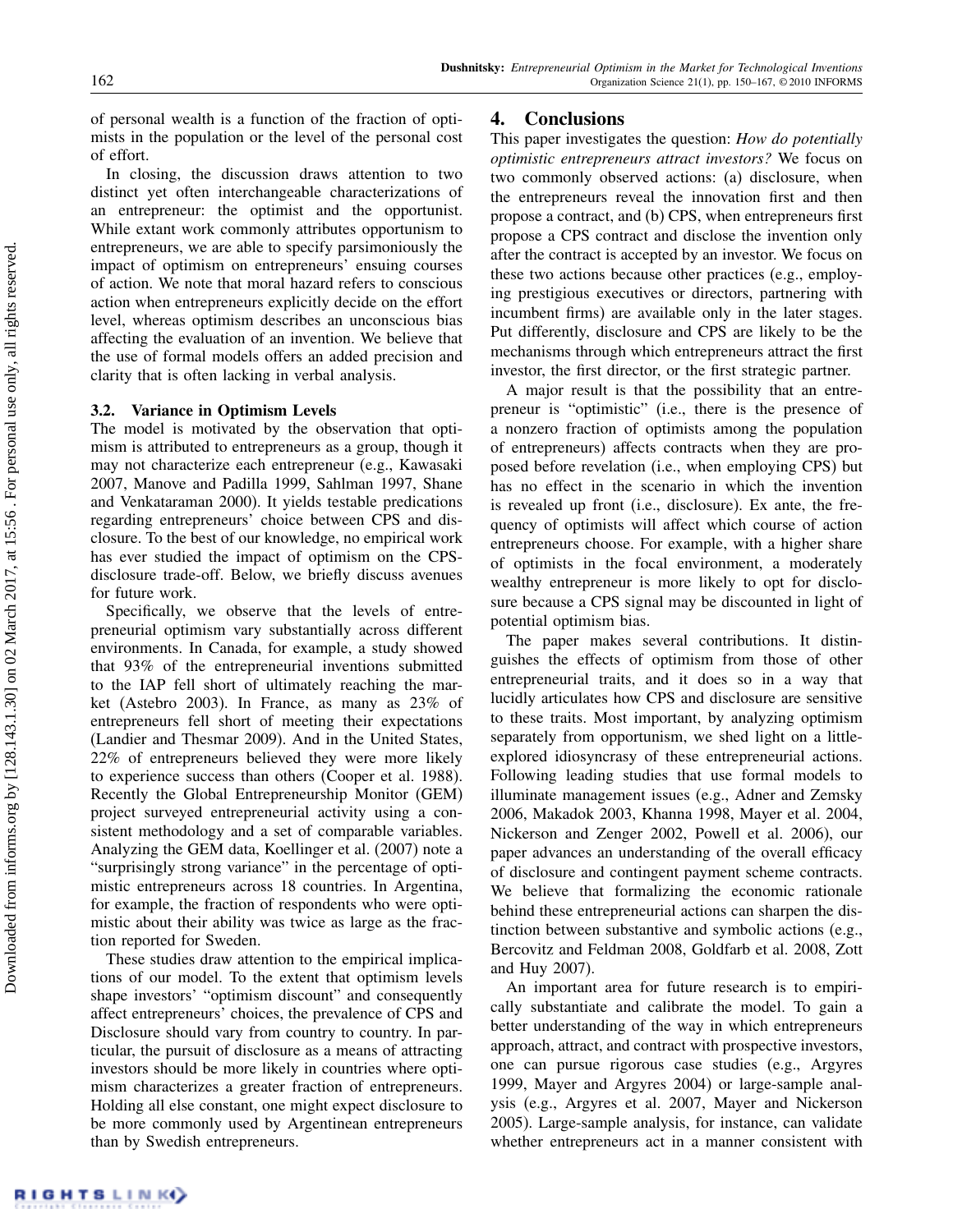the model's predictions and whether deviations are associated with inferior outcomes. In the transaction costs economics (TCE) literature, for example, Mayer and Nickerson (2005) and Sampson (2004) offer empirical insights into normative theory. They find that although some firms may behave in a way that is inconsistent with TCE predictions, such behavior is associated with poorer outcomes.

For practitioners, the paper offers several implications. For instance, consider online invention marketplaces, which are rapidly expanding nowadays (e.g., www.ibridgenetwork.org, www.innocentive.com, www. vfinance.com, or www.yet2.com). These markets for inventions (also known as idea clearinghouses) employ mechanisms that parallel the actions we study. A recent typology of medically oriented clearinghouses notes the use of disclosure-like and CPS-like mechanisms (van Zimmeren et al. 2006, p. 353): "Access and use can be offered by a clearinghouse on a royalty-free openaccess basis (open access clearinghouse), or via standardized licenses (standardized license clearinghouse and royalty collection clearinghouse)." Moreover, online marketplaces mark a shift toward faceless transactions and away from past practices in which investment opportunities were centered on an investor's social circle.<sup>16</sup> To the extent that investors are no longer intimately familiar with the entrepreneurs who approach them, they are likely to be wary of optimists. Hence, optimism plays an increasingly salient role in shaping ensuing interactions. It follows that invention marketplaces may benefit from our findings. Marketplace operators, for example, may opt to (a) introduce online interfaces that facilitate entrepreneurial actions that mitigate investors' optimism discount or (b) offer independent certification services that eliminate the participation of optimists in the first place.

## Acknowledgments

The author thanks the editor, Nicholas Argyres, and two anonymous referees for helpful suggestions. The author also appreciates useful comments from the participants of the 2005 Society of Entrepreneurship Scholars retreat, the 2006 West Coast Research Symposium, and the 2007 Academy of Management Conference (where this research was the recipient of the BPS division's Sumatra Ghoshal Research and Practice Award).

#### Appendix A. Proofs

PROOF OF PROPOSITION 1. The proof proceeds in two parts. The first part shows that the separating contract maximizes E's payoff when the firm can do no better than accept it; in the second part we illustrate that separation dominates pooling for the relevant parameter values.

Of all feasible contracts, the contract delineated in Proposition 1 maximizes the payoffs to an entrepreneur who possesses a good-quality invention, given the constraints. For wealth levels in P1.1 and the setup cost levels in P1.2, the contract  $\mathbb{R}^*$ maximizes E's payoff while satisfying the firm's individual rationality (FIR, see (7)) constraint. To see why the FIR rather than the entrepreneur incentive compatibility (EIC) constraint is the binding constraint on E's payoff, compare  $(7)$  and  $(8)$ . As for the remaining constraints, the entrepreneur's individual rationality constraint is not binding for levels above the minimal setup cost delineated in P1.2.

Given that the contract  $\mathbb{R}^*$  is offered, the firm can do no better than accept it regardless of its beliefs regarding the signal observed by the entrepreneur. In the discussion leading to inequality (3), we formally show that it is optimal for the firm to accept a contract offered by E who observes a good signal  $(q = g)$ . Note: This holds in the presence of optimism. Moreover, if the firm believes that it is approached by E who observes a bad signal  $(q = b)$ , it is still optimal to accept the contract. This is because E has to compensate the firm for bad states of the world by surrendering her wealth. Formally, if a contract is accepted, the firm's profit equals  $\alpha(\Pi^M - R_i) + (1 - \alpha)(\Pi^L + L)$ ; but if it is declined, the firm's profit is equal to  $\alpha \hat{\Pi}^{M} + (1 - \alpha) \Pi^{L}$ . The EIC ensures that  $\alpha(\Pi^M - R_i) + (1 - \alpha)(\Pi^L + L) \geq \alpha \Pi^M + (1 - \alpha)\Pi^L$ . In other words, EIC ensures that a firm receives nonnegative payoffs. Note that for a very high level of wealth,  $L > \alpha(\Pi^M - \Pi^L)$ , optimism does not affect the entrepreneur's payoff because high-wealth entrepreneurs can fully insure a firm against unfavorable outcomes.

Finally, we show that within the relevant parameter values (i.e., P1.1 and P1.2), a pooling equilibrium yields an inferior payoff to an entrepreneur who observes a good signal. To that end, it is useful to note that the FIR under pooling is of the following form:

$$
p(1-\alpha)(\Pi^M - \Pi^L) \ge p[R_i] + (1-p)[\alpha R_i + (1-\alpha)R_j]. \tag{11}
$$

Under a pooling equilibrium, a firm faces the population of entrepreneurs. Its willingness to pay (i.e., the left term) is multiplied by  $p$ , the overall proportion of entrepreneurs in the population with good-quality inventions, rather than by  $\psi$ , which is their proportion among those who perceive themselves to hold a good invention.

Whereas the separating equilibrium calls for an incentive compatibility constraint (EIC), there is no such constraint for the pooling equilibrium. The entrepreneur rationality constraint under a pooling equilibrium, however, is similar to the EIC but with the reverse inequality:

$$
\alpha[R_i] + (1 - \alpha)[R_j] \le F. \tag{12}
$$

The wealth constraints remain unchanged. Given that (a) by definition  $\psi \geq p$ , (b) P1.1 satisfies inequalities (7) through (9), and (c) the inequality in (12) is opposite to that in (8), it follows that a contract supporting a pooling equilibrium does not exist for wealth levels of P1.1.  $\Box$ 

PROOF OF PROPOSITION 2. We show that this separating contract maximizes E's payoff, whereas the firm can do no better than accept it. The EXP constraint (10) defines an upper bound on  $R_i$ , whereas the EIR (4) defines a lower bound. Hence, the entrepreneur can do no better than offer a contract that satisfies EXP. Once privy to the invention, a firm  $i$  can do no better than accept the ensuing contract. As discussed in the text, if the invention is of good quality, firm  $i$  expects a gross payoff of  $\Pi^M$ . If the invention is imitated, E may threaten to retaliate, leading to a nonzero erosion in the firm's profit to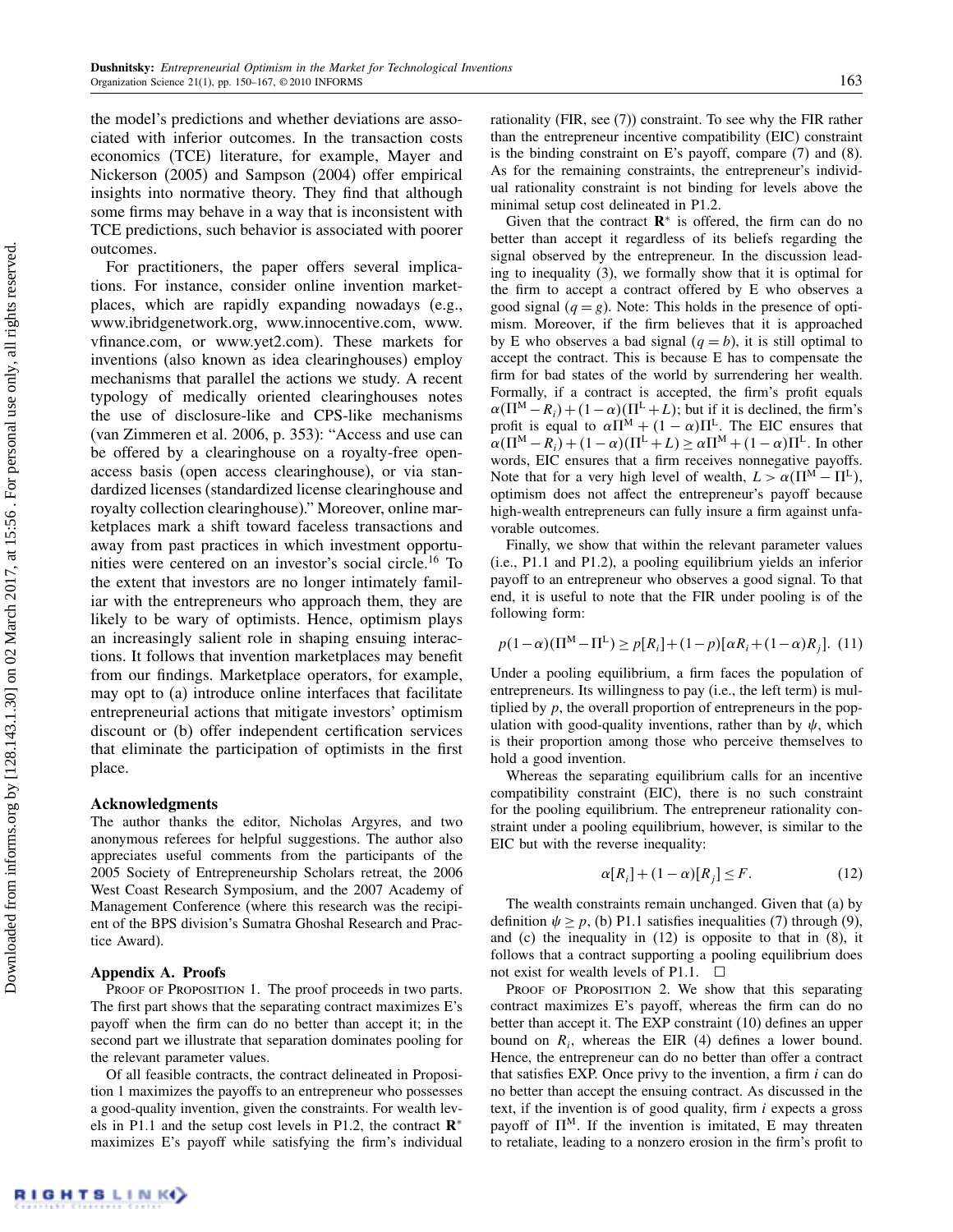a level of  $\Pi^R$ . Hence, firm *i* is willing to pay ( $\Pi^M - \Pi^R$ ) to E who holds a good invention. Note that these insights are robust to entrepreneurial optimism because firm  $i$ , observing the invention prior to contracting, knows its quality with certainty. If it is a good-quality invention, E's threat is credible and the firm's willingness to pay is as stated above. If the invention is of bad quality, the threat is not credible, and the firm agrees only to a nonpositive payment.  $\Box$ 

PROOF OF PROPOSITION 3. Recall that the probabilities of a good invention  $(p)$ , a realist E  $(\phi)$ , and the payoff functions of E and firm i are common knowledge. Moreover, the relevant payoff for E is given by her anticipated rather than actual payoff, which is understood by the firm.

For parameter values (i) and (ii), parts (b) and (a) of Proposition 3 delineate actions that were found to be optimal in Propositions (1) and (2), respectively. A comparison of E's anticipated payoffs under each action and parameter value in (iii) indicate which action is associated with a greater payoff. The entrepreneur will opt for that course of action.

We now review firms' beliefs. First, consider a firm's belief regarding an invention's quality. For the stated levels  $L$  and  $F$ and  $\phi > \hat{\phi}$ , a firm believes it is faced with E who observes a good signal  $(q = g)$  when it is approached by E who does not reveal the invention and rather offers a contract R<sup>∗</sup>. Any other offer, a firm believes, is made by E who observes a bad signal  $(q = b)$ . For the same levels of L and F, but  $\phi \leq \phi$ , a firm believes it is faced with E who observes a good signal  $(q = g)$ when it is approached by E who does not reveal the invention and instead offers a contract  $\mathbb{R}^*$ . Any other offer, a firm believes, is made by E who observes a bad signal  $(q = b)$ .

Out-of-equilibrium beliefs support the equilibrium. Consider E with a bad-quality invention  $(q = b)$  within the parameter values (i)–(iii) and (a). She cannot profit by disclosing the invention, as it is useless. As well, E cannot profit by offering CPS rather than disclosure; within the parameter values a firm expects a good entrepreneur to disclose the invention, and, hence, when offered CPS, a firm infers that it is faced with a useless invention. A firm accepts such a contract only if it yields a nonpositive payoff to E with a useless invention, suggesting the entrepreneur can do no better than to take neither action.

Next, consider the same entrepreneur  $(q = b)$  within the parameter values (i)–(iii) and (b). She cannot profit by offering contract  $\mathbb{R}^*$  to firm *i* as it yields nonpositive payoffs given that E possesses a useless invention. Offering a contract with different terms would lead firm  $i$  to infer it is facing an owner of a bad-quality invention. Firm i accepts such a contract only if it yields nonpositive payoffs to E, making such deviation unprofitable for E.  $\Box$ 

#### Endnotes

1Other important studies include Bhattacharya and Ritter (1983), Gallini and Wright (1990), Amit et al. (1990), Anand and Galetovic (2000), Gans and Stern (2000), and Anton and Yao (2002).

2Preferences for skewness, risk tolerance, and pecuniary or nonpecuniary benefits are other viable explanations.

<sup>3</sup>Rational predictions imply that knowing two facts should deter entry: (a) success depends on skill and (b) others selfselect based on their own skill. The findings suggest individuals are overly confident and thus optimistic about their own prospects. Relatedly, Kahneman and Lovallo (1993), Baum and Singh (1996), and Moore et al. (2007) find that people focus on internal aspects of a focal case (an "inside view" focusing on personal abilities) while neglecting to assess it vis-à-vis a distribution of similar cases (an "outside view" on competition).

<sup>4</sup>Conditional on entering entrepreneurship, an individual holds a subjective estimate that is—on average—higher than the objective (population-wide) one. This logic of "selecting into entrepreneurship" is analogous to the winner's curse (e.g., Milgrom 1989).

5Also see Barberis and Thaler (2003), Forbes (2005), Hayward et al. (2006), Lant and Shapira (2008), Lowe and Ziedonis (2006), Sarasvathy et al. (1998), and Wu and Knott (2006).

<sup>6</sup>In a technical appendix, we extend the model to include two competing firms (i.e., an industry that consists of two firms i and  $j$  and an entrepreneur E). The appendix is available from the author upon request. The extension highlights the implications of competition for an entrepreneurial invention. The appendix shows that the results are robust to alternative assignment of bargaining power. It also emphasizes a specific form of entrepreneurial retaliation: freely sharing the invention with others (Anton and Yao 1994).

<sup>7</sup>The problem of adverse selection would be trivial if the quality of the invention is easily verifiable. In that case, there would be no need for a contingent payment contract or upfront disclosure, and the parties will contract directly on the provision of a useful invention. In particular, if the courts can verify that the entrepreneurial invention is useless (either because the entrepreneur is a realist who opportunistically sells a useless invention, as in existing models [e.g., Anton and Yao 1994], or because she is an optimist, as in our model), adverse selection becomes a moot point: Contracts will simply be written—and enforced—as a function of inventions' quality.

8The probability of observing a good signal can be written as:  $z = Pr(q = g) = p + (1 - \phi)(1 - p) = Pr(T = R)$  $[Pr(g | R, G) * Pr(Q = G) + Pr(g | R, B) * Pr(Q = B)] +$  $Pr(T = O)[Pr(g | O, G) * Pr(Q = G) + Pr(g | O, B) * Pr(Q = B)].$ 

 $9$ Perfect Bayesian Equilibrium (PBE) is the equilibrium concept relevant for dynamic games of incomplete information. It is a refinement of Bayesian Nash Equilibrium (BNE). Gibbons (1992) offers a detailed technical explanation of PBE (BNE) on pages 173–256 (143–172). See Anton and Yao (1994) and Makadok and Barney (2001) for excellent applications of PBE and BNE, respectively. Below is a brief, nontechnical overview of PBE's four key requirements. Consider a signaling game in which a sender of given type (out of a set of potential types) sends a signal (out of a set of potential signals), and the receiver engages in a certain action (out of a set of potential actions). The first requirement is that the receiver holds a belief about which type of sender can send that signal. Second, the action the receiver chooses must maximize his expected payoff given the receiver's beliefs about which type could have sent that signal. Third, the sender (given her type) chooses to send a "best signal"; one that maximizes her payoff given the action a receiver is likely to choose. Fourth, if there exists a signal that is a best signal for some sender type, then the belief the receiver has about the type of the sender—in case the receiver observes such a signal—should satisfy Bayes's law.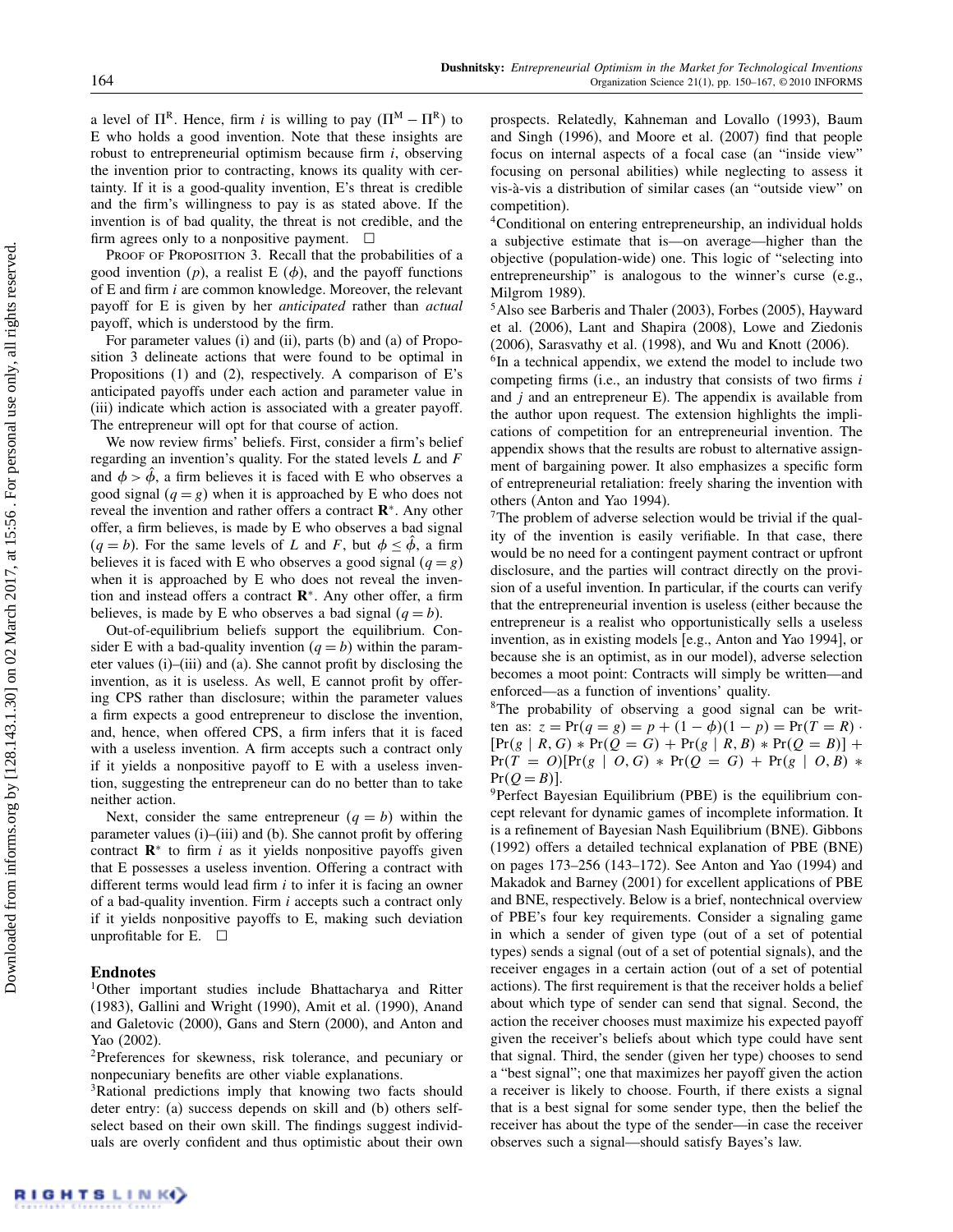<sup>10</sup>Recall that firm  $i$  may discover the invention independently with probability  $\alpha$ . It earns  $\Pi^M$  if it discovers the invention and  $\Pi^L$  if it does not. Thus, without a contract, firm *i*'s expected gross profit is  $\alpha \Pi^M + (1 - \alpha) \Pi^L$ .

 $\tilde{H}$  Recall that the entrepreneurial payoff under the contract is a function of verifiable market outcomes rather than nonverifiable invention quality. See Endnote 7 and related discussion in the main text.

<sup>12</sup>Retaliation consists of any action that results in a nonzero erosion of a firm's profit. It can take various forms, ranging from legally contesting and delaying a firm from using the invention to freely sharing the invention with other firms (Anton and Yao 1994).

<sup>13</sup>We focus on the interesting case where CPS and disclosure are feasible. For the range of parameters,  $L < \alpha(\Pi^M - \Pi^L)$  –  $[(p + \alpha(1 - \phi)(1 - p))/(p(1 - \alpha))]F$ , a CPS separating equilibrium does not exist, and disclosure is the signaling mechanism by default.

<sup>14</sup>Investors assess the level of optimism in a given environment, decide on an "optimism discount," and apply it to all CPSs offered to them. Cognizant of investors' behavior, entrepreneurs utilize the same statistics to determine the discount. Recall that although optimists mistakenly gauge an invention's quality, they accurately estimate the discount (yet being optimistic, they believe failure rates are irrelevant in their own case).

<sup>15</sup>Due to space limitation, we highlight key issues in this endnote. The full results are available upon request. We develop a model of moral hazard in an entrepreneurial setting. It involves a firm i, an entrepreneur E who has limited wealth, and an invention that is potentially useful. To turn it into a commercial success, E has to work hard; the invention is useful if the entrepreneur exerts costly personal effort and is useless absent entrepreneurial effort. Given our focus, and consistent with other moral hazard models, we assume E is a realist. The key result is an equilibrium contingent payment contract that resolves the moral hazard problem. The contract induces an entrepreneur to exert effort toward developing a commercially useful invention. That is, an equilibrium CPS contract between an entrepreneur and a firm will necessarily result in a useful invention. A contract exists for a less-wealthy entrepreneur as long as the personal cost of effort is low. A contract also exists when effort is more costly, provided the entrepreneur has more personal wealth to post as collateral.

<sup>16</sup>During the 20th century, socially embedded dealings characterized the venture capital markets (Shane and Cable 2002). Invention marketplaces, in contrast, bring together unrelated individuals from different parts of the country or even the world.

#### References

- Adner, R., P. Zemsky. 2006. A demand-based perspective on sustainable competitive advantage. Strategic Management J. 27(3) 215–239.
- Akerlof, G. 1970. The market for lemons: Quality uncertainty and the market mechanism. Quart. J. Econom. 89 488–500.
- Amit, R., L. Glosten, E. Muller. 1990. Entrepreneurial ability, venture investments, and risk sharing. Management Sci. 36(10) 1232–1245.
- Anand, B., A. Galetovic. 2000. Weak property rights and hold-up in R&D. J. Econom. Management Strategy 9(4) 615–642.
- Anton, J. J., D. A. Yao. 1994. Expropriation and inventions: Appropriable rents in the absence of property rights. Amer. Econom. Rev. 84(1) 191–209.
- Anton, J. J., D. Yao. 2002. The sale of ideas: Strategic disclosure, property rights, and contracting. Rev. Econom. Stud. 69 513–531.
- Arabsheibani, G., D. de Meza, J. Maloney, B. Pearson. 2000. And a vision appeared unto them of a great profit: Evidence of selfdeception among the self-employed. Econom. Lett. 67 35–41.
- Argyres, N. S. 1999. The impact of information technology on coordination: Evidence from the B-2 "stealth" bomber. Organ. Sci. 10(20) 162–180.
- Argyres, N. S., J. Bercovitz, K. J. Mayer. 2007. Complementarity and evolution of contractual provisions: An empirical study of IT services contracts. Organ. Sci. 18(1) 3-19.
- Arora, A. 1995. Licensing tacit knowledge: Intellectual property rights and the market for know-how. Econom. Innovation New Tech. 4 41–59.
- Arora, A., A. Fosfuri, A. Gambardella. 2001. Markets for Technology: Economics of Innovation and Corporate Strategy. MIT Press, Cambridge, MA.
- Arrow, K. 1962. Economic welfare and the allocation of resources for innovations. R. R. Nelson, ed. The Rate and Direction of Incentive Activity: Economic and Social Factors. Princeton University Press, Princeton, NJ, 609–625.
- Åstebro, T. 2003. The return to independent invention: Evidence of risk seeking, extreme optimism or skewness-loving? Econom. J. 113(484) 226–239.
- Åstebro, T., S. A. Jeffrey, G. K. Adomdza. 2007. Inventor perseverance after being told to quit: The role of cognitive biases. J. Behav. Decision Making 20(3) 253–272.
- Barberis, N., R. Thaler. 2003. A survey of behavioral finance. G. Constantinides, M. Harris, R. Stulz, eds. Handbook of the Economics of Finance. Elsevier/North-Holland, Amsterdam and Boston, 1053–1128.
- Baum, J. A. C., J. Singh. 1996. Dynamics of organizational responses to competition. Soc. Forces 74 1261–97.
- Bercovitz, J., M. Feldman. 2008. Academic entrepreneurs: Organizational change at the individual level. Organ. Sci. 19(1) 69–89.
- Bhattacharya, S., J. Ritter. 1983. Innovation and communication: Signaling with partial disclosure. Rev. Econom. Stud. 50 331–46.
- Bhide, A. 1999. The Origin and Evolution of New Businesses. Oxford University Press, Oxford.
- Busenitz, L., J. Barney. 1997. Differences between entrepreneurs and managers in large organizations. J. Bus. Venturing 12(1) 9–30.
- Camerer, C., D. Lovallo. 1999. Overconfidence and excess entry: An experimental approach. Amer. Econom. Rev. 89(1) 306–318.
- Cohen, R. 2006. Sweet and Low: A Family Story. Farrar, Straus and Giroux, NY.
- Cohen, W., R. Nelson, J. Walsh. 2001. Protecting their intellectual assets: Appropriability conditions and why US manufacturing firms patent (or not). NBER Working Paper 7552, National Bureau of Economic Research, Cambridge, MA.
- Cooper, A. C., C. Y. Woo, W. C. Dunkelberg. 1988. Entrepreneurs' perceived chances for success. J. Bus. Venturing 3 97–108.
- Docie, R. L. 2004. The Inventor's Bible: How to Market and License Your Brilliant Ideas. Ten Speed Press, Berkeley, CA.
- Dushnitsky, G., J. M. Shaver. 2009. Limitations to inter-organizational knowledge acquisition: The paradox of corporate venture capital. Strategic Management J. Forthcoming.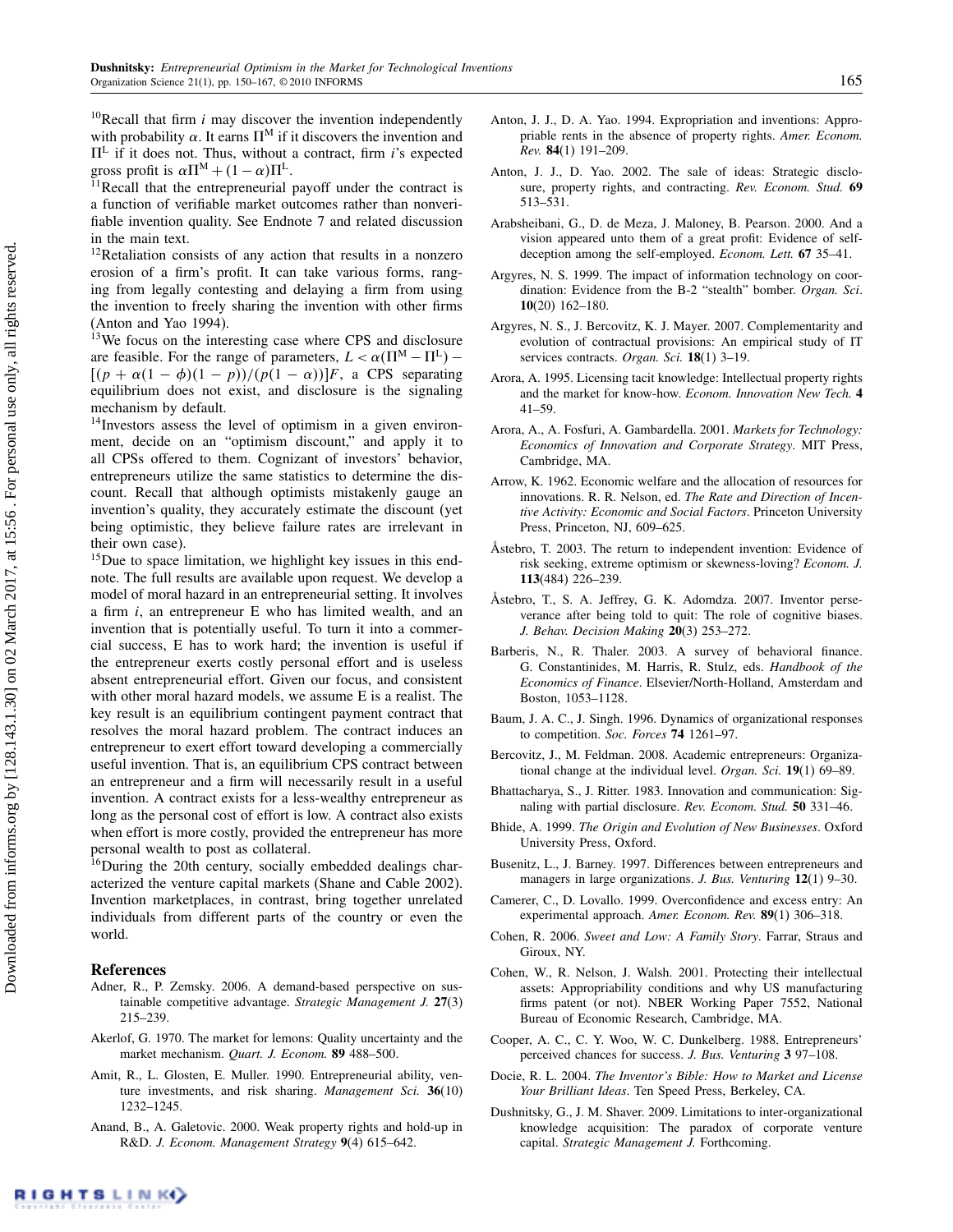- Economist. 2006. Searching for the invisible man: Economics focus. (March 11).
- Evans, D., B. Jovanovic. 1989. An estimated model of entrepreneurial choice under liquidity constraints. J. Political Econom. 97 808–827.
- Evans, D., L. Leighton. 1989. Some empirical aspects of entrepreneurship. Amer. Econom. Rev. 9(3) 519–35.
- Forbes, D. 2005. Are some entrepreneurs more overconfident than others? J. Bus. Venturing 20(5) 623–40.
- Gallini, N., B. Wright. 1990. Technology transfer under asymmetric information. RAND J. Econom. 21(1) 147–160.
- Gans, J. S., S. Stern. 2000. Incumbency and R&D incentives: Licensing the gale of creative destruction. J. Econom. Management Strategy 9(4) 485–511.
- Gibbons, R. 1992. Game Theory for Applied Economists. Princeton University Press, Princeton, NJ.
- Goldfarb, B., D. Kirsch, D. A. Miller. 2007. Was there too little entry during the dot com era? *J. Financial Econom.*  $86(1)$ 100–144.
- Gompers, P. 1995. Optimal investment, monitoring and the staging of venture capital. J. Finance 50(5) 1461–1489.
- Hayward, M., D. Shepherd, D. Griffin. 2006. A hubris theory of entrepreneurship. Management Sci. 52 160-72.
- Holmstrom, B. 1979. Moral hazard and observability. Bell. J. Econom. 10 74–91.
- Kahneman, D., D. Lovallo. 1993. Timid choices and bold forecasts: A cognitive perspective on risk taking. Management Sci. 39 17–31.
- Kaplan, S. N., P. Stromberg. 2004. Characteristics, contracts, and actions: Evidence from venture capitalist analysis. J. Finance 59 2173–2206.
- Kawasaki, G. 2007. Lies, lies, lies! Entrepreneur Magazine (March), http://www.entrepreneur.com/capitallies/index.html.
- Khanna, T. 1998. The scope of alliances. Organ. Sci. 9(3) 340–355.
- Kirsch, D., B. Goldfarb, A. Gera. 2008. Form or substance: The role of business plans in venture capital decision making. Strategic Management J. 30(5) 487–515.
- Kim, P., H. E. Aldrich, L. Keister. 2006. Access (not) denied: The impact of financial, human, and cultural capital on entrepreneurial entry in the United States. Small Bus. Econom. 27 5–22.
- Kirscht, J. P., D. P. Haefner, S. S. Kegeles, I. M. Rosenstock. 1966. A national study of health beliefs. J. Health and Human Behav. 7 248–254.
- Koellinger, P., M. Minniti, C. Schade. 2007. "I think I can, I think I can": Overconfidence and entrepreneurial behavior. J. Econom. Psych. 28(4) 502–527.
- Landier, A., D. Thesmar. 2009. Contracting with optimistic entrepreneurs: Theory and evidence. Rev. Financial Stud. 22(1) 117–150.
- Lant, T., Z. Shapira. 2008. Managerial reasoning about aspirations and expectations. J. Econom. Behav. Organ. 66(1) 60-73.
- Lazear, E. 1986. Salaries and piece-rates. J. Bus. 59 405–431.
- Lazear, E. P. 1999. Output-based pay: Incentives or sorting. NBER Working Paper 7419, National Bureau of Economic Research, Cambridge, MA.
- Leland, H. E., D. H. Pyle. 1977. Information asymmetries, financial structure, and financial intermediation. J. Finance 32 371–387.
- Levin, R. C., A. K. Klevorick, R. R. Nelson, S. G. Winter. 1987. Appropriating the returns from industrial research and development. Brookings Papers on Econom. Activity 3 783–820.
- Lowe, R., A. Ziedonis. 2006. Overoptimism and the performance of entrepreneurial firms. Management Sci. 52 173–186.
- Makadok, R. 2003. Doing the right thing and knowing the right thing to do: Why the whole is greater than the sum of the parts. Strategic Management J. 24(10) 1043–1055.
- Makadok, R., J. Barney. 2001. Strategic factor market intelligence: An application of information economics to strategy formulation and competitor intelligence. Management Sci. 47(12) 1621–1638.
- Manove, M., J. Padilla. 1999. Banking (conservatively) with optimists. RAND J. Econom. 30(2) 324–350.
- March, J., Z. Shapira. 1987. Managerial perspectives on risk and risk taking. Management Sci. 33(11) 1404–1418.
- Mayer, K. J., N. S. Argyres. 2004. Learning to contract: Evidence from the personal computer industry. Organ. Sci. 15(4) 394–410.
- Mayer, K. J., J. A. Nickerson. 2005. Antecedents and performance implications of contracting for knowledge workers: Evidence from information technology services. Organ. Sci. 16(3) 225–242.
- Mayer, K. J., J. A. Nickerson, H. Owan. 2004. Are supply and plant inspections complements or substitutes? A strategic and operational assessment of inspection practices in biotechnology. Management Sci. 50(8) 1064–1081.
- Milgrom, P. 1989. Auctions and bidding: A primer. J. Econom. Perspectives 3(3) 3–22.
- Moore, D., J. Oesch, C. Zietsma. 2007. What competition? Myopic self-focus in market-entry decisions. Organ. Sci. 18(3) 440–454.
- Moskowitz, T. J., A. Vissing-Jorgensen. 2002. The returns to entrepreneurial investment: A private equity premium puzzle? Amer. Econom. Rev. 92(4) 745–778.
- Nickerson, J. A., T. R. Zenger. 2002. Being efficiently fickle: A dynamic theory of organizational choice. Organ. Sci. 13(5) 547–566.
- Powell, T. C., D. Lovallo, C. Caringal. 2006. Causal ambiguity, management perception, and firm performance. Acad. Management Rev. 31(1) 175–196.
- Presti, K. 1997. Glitch found in Rockwell 56-kbps modem chipsets. Computer Reseller News (March 24) 14.
- Sahlman, W. A. 1997. How to write a great business plan. *Harvard* Bus. Rev. 75 98–108.
- Sampson, R. C. 2004. The cost of misaligned governance in R&D alliances. J. Law Econom. Organ. 20(2) 484–526.
- Sarasvathy, D. K., H. A. Simon, L. Lave. 1998. Perceiving and managing business risks: Differences between entrepreneurs and bankers. J. Econom. Behav. Organ. 33 207–226.
- Schumpeter, J. 1934. The Theory of Economic Development. Harvard University Press, Cambridge, MA.
- Shane, S., D. Cable. 2002. Network ties, reputation, and the financing of new ventures. Management Sci. 48(3) 364–381.
- Shane, S., S. Venkataraman. 2000. The promise of entrepreneurship as a field of research. Acad. Management Rev. 25(1) 217-226.
- Shapira, Z. 1995. Risk Taking: A Managerial Perspective. Russell Sage Foundation, New York.
- Taylor, S. E., J. D. Brown. 1988. Illusion and well-being: A social psychology perspective on mental health. Psych. Bull. 103(2) 193–210.